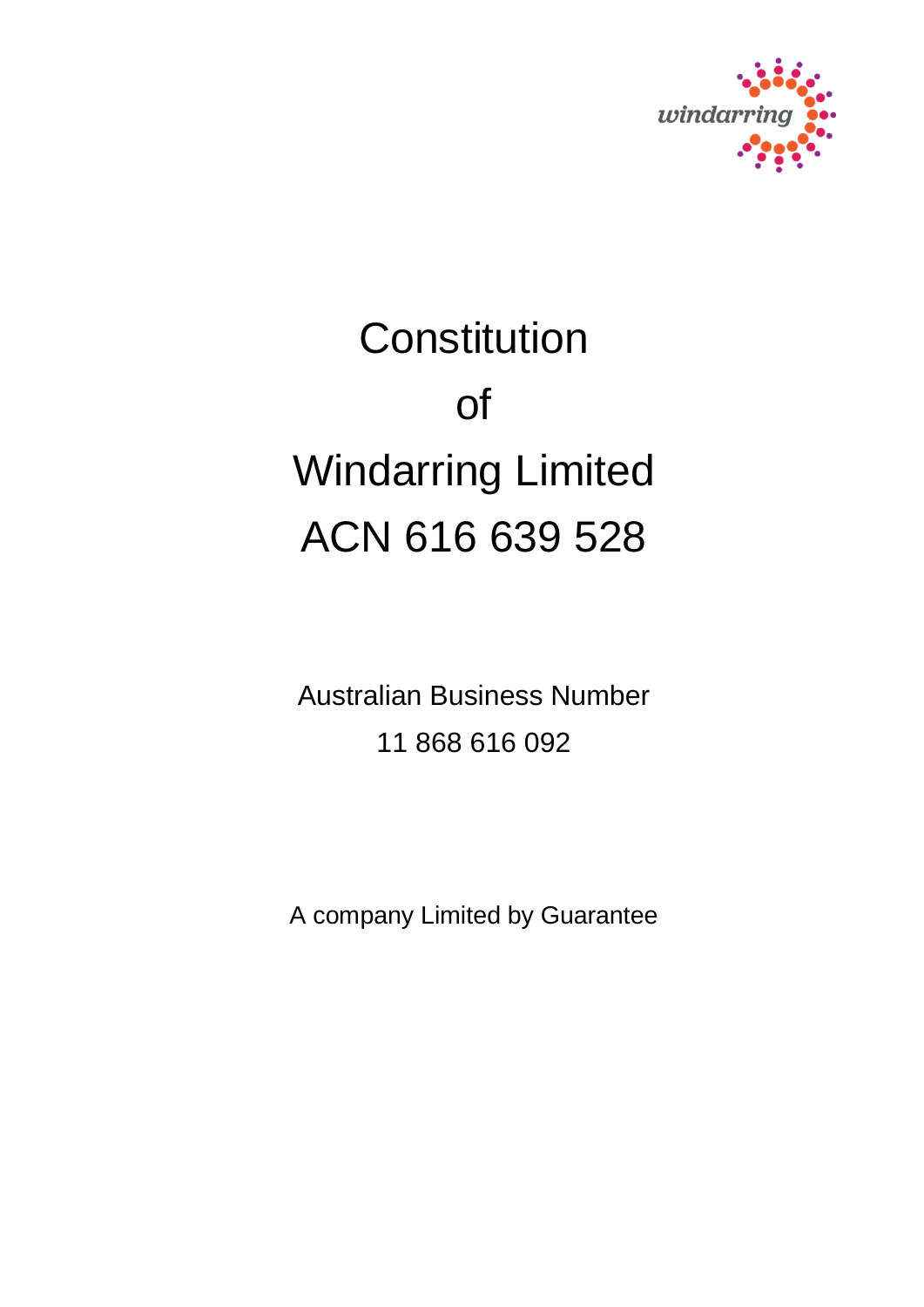

# Contents

| 1.   |                                                                         |  |
|------|-------------------------------------------------------------------------|--|
| 1.1  |                                                                         |  |
| 1.2  |                                                                         |  |
| 2.   |                                                                         |  |
| 3.   |                                                                         |  |
| 4.   |                                                                         |  |
| 4.1  |                                                                         |  |
| 4.2  |                                                                         |  |
| 4.3  |                                                                         |  |
| 4.4  |                                                                         |  |
| 4.5  |                                                                         |  |
| 4.6  | Application and admission to membership (other than initial members)  8 |  |
| 4.7  |                                                                         |  |
| 4.8  |                                                                         |  |
| 4.9  |                                                                         |  |
| 4.10 |                                                                         |  |
| 4.11 |                                                                         |  |
| 4.12 |                                                                         |  |
| 4.13 |                                                                         |  |
| 4.14 |                                                                         |  |
|      |                                                                         |  |
| 5.1  |                                                                         |  |
| 5.2  |                                                                         |  |
| 5.3  |                                                                         |  |
| 5.4  |                                                                         |  |
| 5.5  |                                                                         |  |
| 5.6  |                                                                         |  |
| 5.7  |                                                                         |  |
| 5.8  |                                                                         |  |
| 5.9  |                                                                         |  |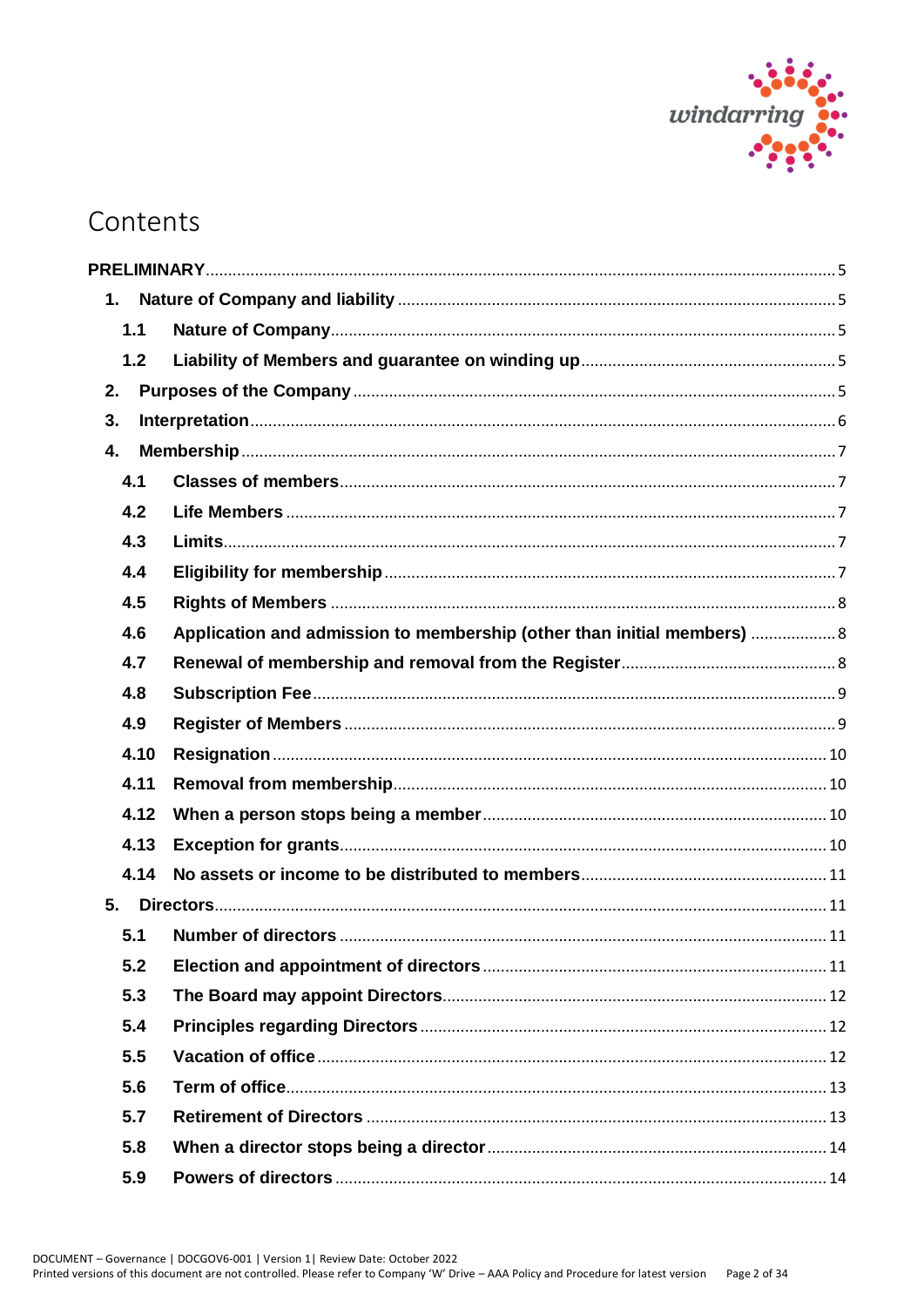

| 5.10 |       |  |
|------|-------|--|
| 6.   |       |  |
| 7.   |       |  |
| 8.   |       |  |
| 9.   |       |  |
| 10.  |       |  |
| 10.1 |       |  |
| 10.2 |       |  |
| 10.3 |       |  |
| 10.4 |       |  |
| 10.5 |       |  |
| 10.6 |       |  |
| 10.7 |       |  |
| 10.8 |       |  |
| 10.9 |       |  |
|      | 10.10 |  |
|      | 10.11 |  |
|      | 10.12 |  |
|      | 10.13 |  |
|      | 10.14 |  |
| 11.  |       |  |
| 11.1 |       |  |
|      |       |  |
| 11.3 |       |  |
| 12.  |       |  |
| 12.1 |       |  |
| 13.  |       |  |
| 13.1 |       |  |
| 13.2 |       |  |
| 13.3 |       |  |
|      |       |  |
| 14.  |       |  |
| 14.1 |       |  |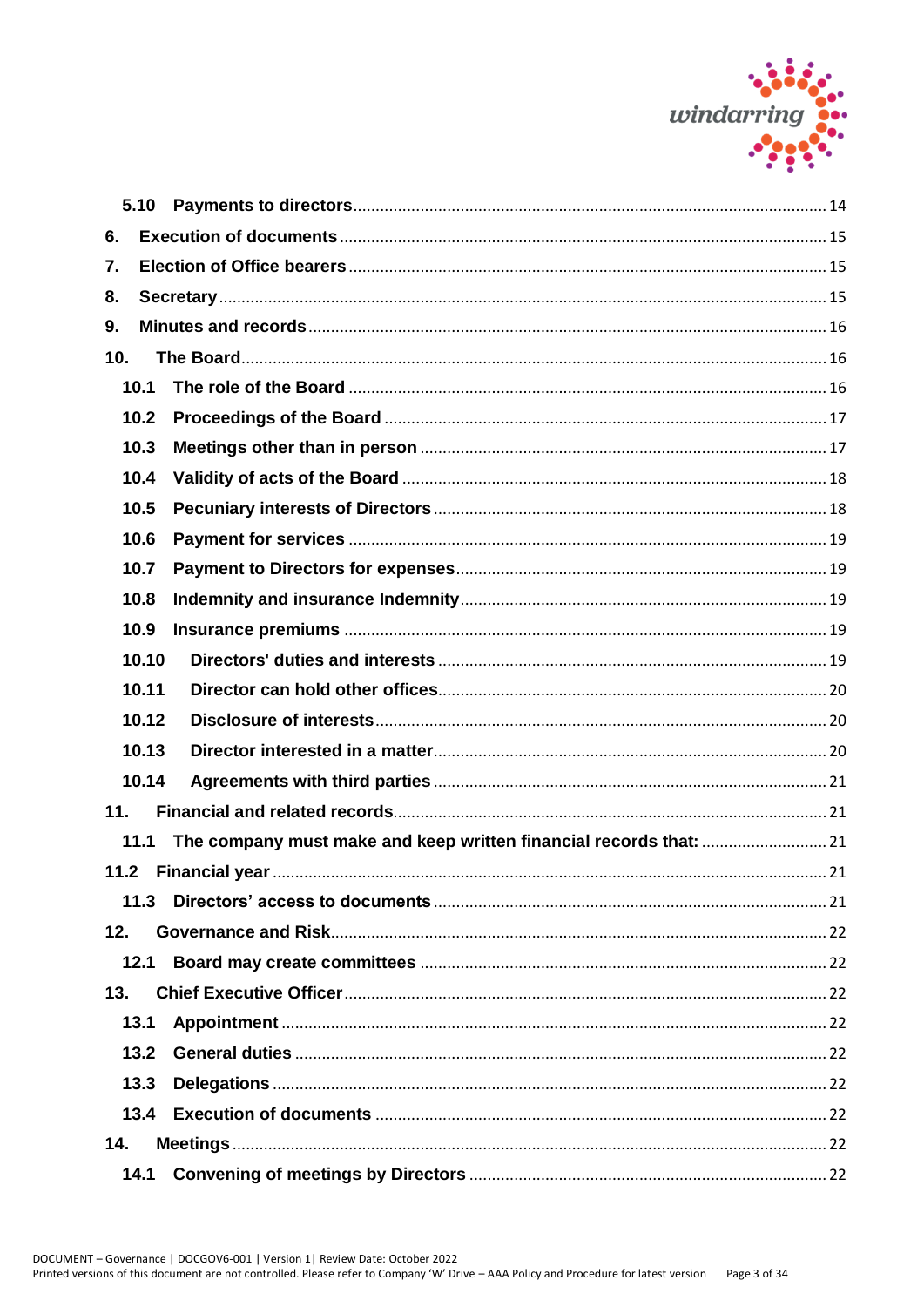

| 14.3<br>14.4<br>14.5<br>14.6<br>14.7<br>14.8<br>14.9<br>14.10<br>14.11<br>14.12<br>14.13<br>14.14<br>14.15<br>14.16<br>14.17<br>14.18<br>14.19<br>14.20<br>15.<br>15.1<br>16.<br>17.<br>17.1<br>18.1<br>19.<br>19.4<br>19.5<br>19.6<br>19.7<br>19.8<br>19.9 | 14.2 |  |
|-------------------------------------------------------------------------------------------------------------------------------------------------------------------------------------------------------------------------------------------------------------|------|--|
|                                                                                                                                                                                                                                                             |      |  |
|                                                                                                                                                                                                                                                             |      |  |
|                                                                                                                                                                                                                                                             |      |  |
|                                                                                                                                                                                                                                                             |      |  |
|                                                                                                                                                                                                                                                             |      |  |
|                                                                                                                                                                                                                                                             |      |  |
|                                                                                                                                                                                                                                                             |      |  |
|                                                                                                                                                                                                                                                             |      |  |
|                                                                                                                                                                                                                                                             |      |  |
|                                                                                                                                                                                                                                                             |      |  |
|                                                                                                                                                                                                                                                             |      |  |
|                                                                                                                                                                                                                                                             |      |  |
|                                                                                                                                                                                                                                                             |      |  |
|                                                                                                                                                                                                                                                             |      |  |
|                                                                                                                                                                                                                                                             |      |  |
|                                                                                                                                                                                                                                                             |      |  |
|                                                                                                                                                                                                                                                             |      |  |
|                                                                                                                                                                                                                                                             |      |  |
|                                                                                                                                                                                                                                                             |      |  |
|                                                                                                                                                                                                                                                             |      |  |
|                                                                                                                                                                                                                                                             |      |  |
|                                                                                                                                                                                                                                                             |      |  |
|                                                                                                                                                                                                                                                             |      |  |
|                                                                                                                                                                                                                                                             |      |  |
|                                                                                                                                                                                                                                                             |      |  |
|                                                                                                                                                                                                                                                             |      |  |
|                                                                                                                                                                                                                                                             |      |  |
|                                                                                                                                                                                                                                                             |      |  |
|                                                                                                                                                                                                                                                             |      |  |
|                                                                                                                                                                                                                                                             |      |  |
|                                                                                                                                                                                                                                                             |      |  |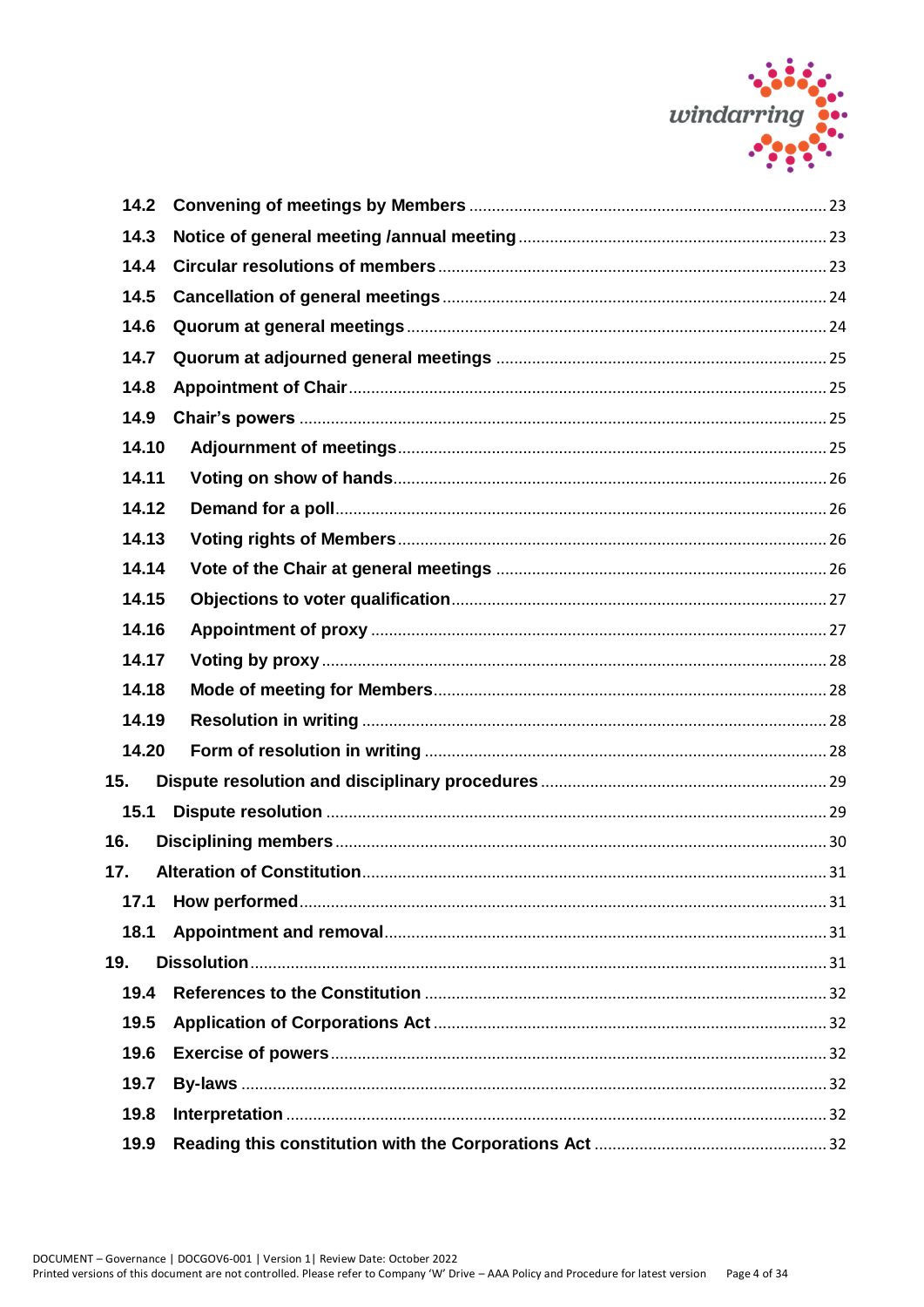

#### <span id="page-4-0"></span>**PRELIMINARY**

#### <span id="page-4-2"></span><span id="page-4-1"></span>**1. Nature of Company and liability**

# **1.1 Nature of Company**

- 1.1.1 The Company is a company limited by guarantee.
- 1.1.2 The name of the Company is as set out on the first page of this Constitution which, subject to a Special Resolution at a general meeting and the Act, may be changed.

#### <span id="page-4-3"></span>**1.2 Liability of Members and guarantee on winding up**

1.2.1 The liability of the Members is limited. Every Member undertakes to contribute \$50.00 (the guarantee) to the assets of the Company if it is wound up while he or she is a Member, or within one year afterwards.

#### <span id="page-4-4"></span>**2. Purposes of the Company**

The Company is formed as a not-for-profit, charitable organisation for the following purposes:

- (a) to advance the wellbeing of people with a disability, through alignment with the United Nations Convention on the Rights of Persons with Disability (2006) and Australia's human rights statutory framework. This includes, but not limited to:
	- (i) reducing barriers, be they physical, social, cultural, legislative, attitudinal, economic or other, that may impede the participation and inclusion of people with a disability in society;
	- (ii) providing support services to people with a disability that recognise their choice and preference, and enable each person to live as an equal and empowered citizen;
	- (iii) advancing people with a disability to achieve their potential, their goals and exercise their rights through access to information, choice and appropriate supports;
	- (iv) promoting positive perceptions of people with a disability, by building inclusive communities;
	- (v) engaging with relevant entities and stakeholders to advance the interests of people with a disability;
	- (vi) facilitating learning opportunities to enhance the economic security, autonomy and agency of people with a disability. This may include employment that best reflect the interests and abilities of people with disabilities;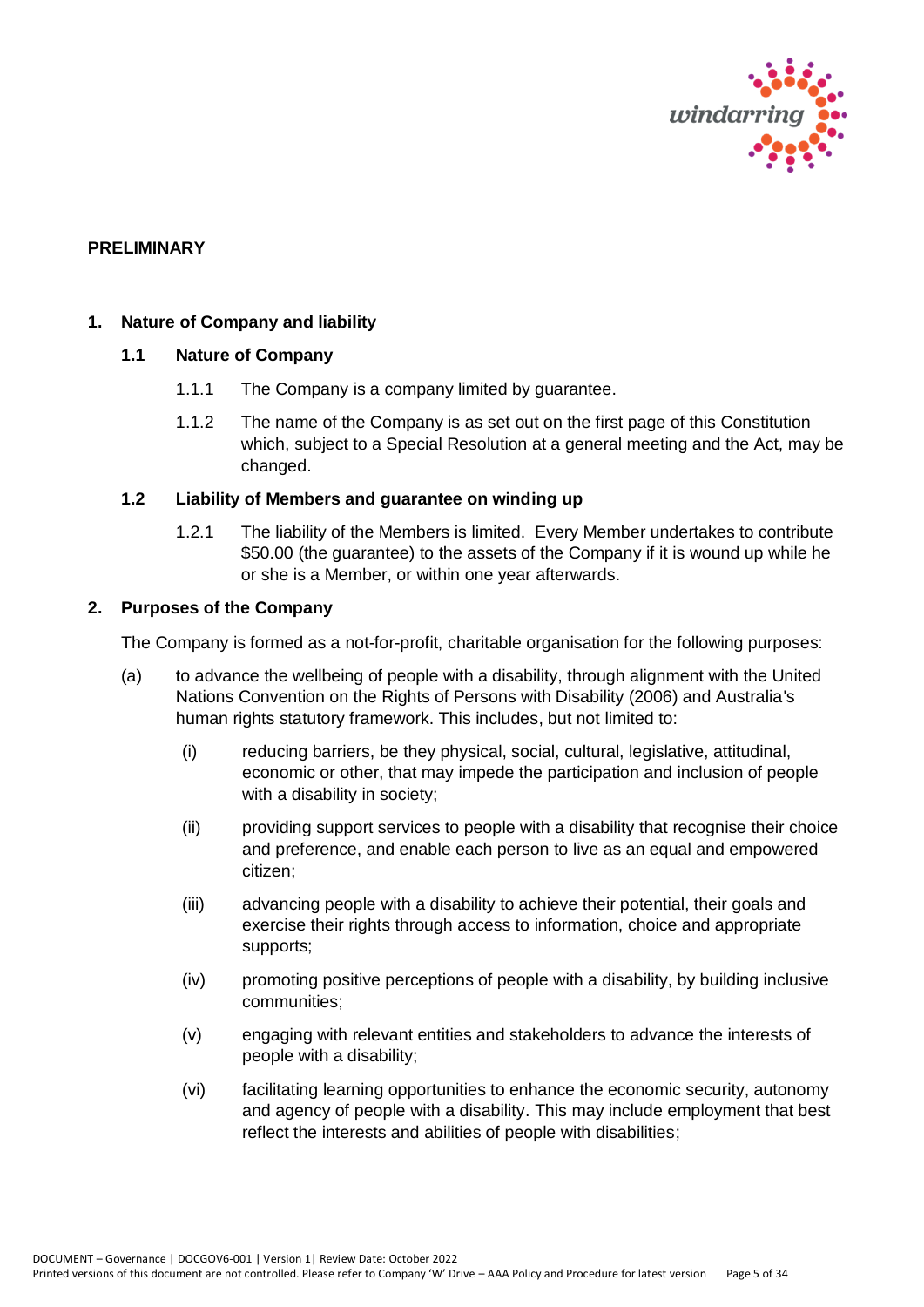

- (vii) enabling respectful relationships, privacy and healthy environments in which people with disability can flourish and live safely;
- (viii) to provide support services for people with disabilities and their families.
- (ix) all support services are geared toward achieving individual outcomes and our staff and the organisation are committed to providing support consistent with the Disability Industry Standards.
- (x) Windarring has an integral role in advocating for additional resources from all levels of Government and removal of barriers to create greater access and inclusion in existing services within our community
- (b) to do all other things as may be deemed incidental or conducive to the achievement of any of the preceding purposes of the Company. To enter into any contract or other arrangement with any government or non-government bodies - Federal, State, Municipal or otherwise - that may seem conducive to the Company's purposes, or any one of them, and to obtain from any such government or non-government bodies any rights, privileges and concessions which the Company may think it desirable to obtain and to carry out, exercise and comply with any such arrangements, rights, privileges and concessions.

# <span id="page-5-0"></span>**3. Interpretation**

- 3.1 In this Constitution, unless the context otherwise requires:
	- 3.1.1 The headings have been inserted for convenience only and do not form part of this Constitution or affect its interpretation.
	- 3.1.2 A reference to any law or legislation or legislative provision includes any statutory modification, amendment or re-enactment, and any subordinate legislation or regulations issued under that legislation or legislative provision, in either case whether before, on or after the date of this document.
	- 3.1.3 Where a word or phrase is given a defined meaning another part of speech or other grammatical form in respect of that word or phrase has a corresponding meaning.
	- 3.1.4 A word which denotes the singular denotes the plural, a word which denotes the plural denotes the singular, and a reference to any gender denotes the other genders.
	- 3.1.5 An expression importing a natural person includes any Company, trust, partnership, joint venture, association, body corporate or public authority.
	- 3.1.6 A reference to dollars or \$ means Australian dollars.
	- 3.1.7 References to the word 'include' or 'including' are to be construed without limitation.
	- 3.1.8 A reference to a business day means a day other than a Saturday or Sunday generally in the place where the Company's office is located.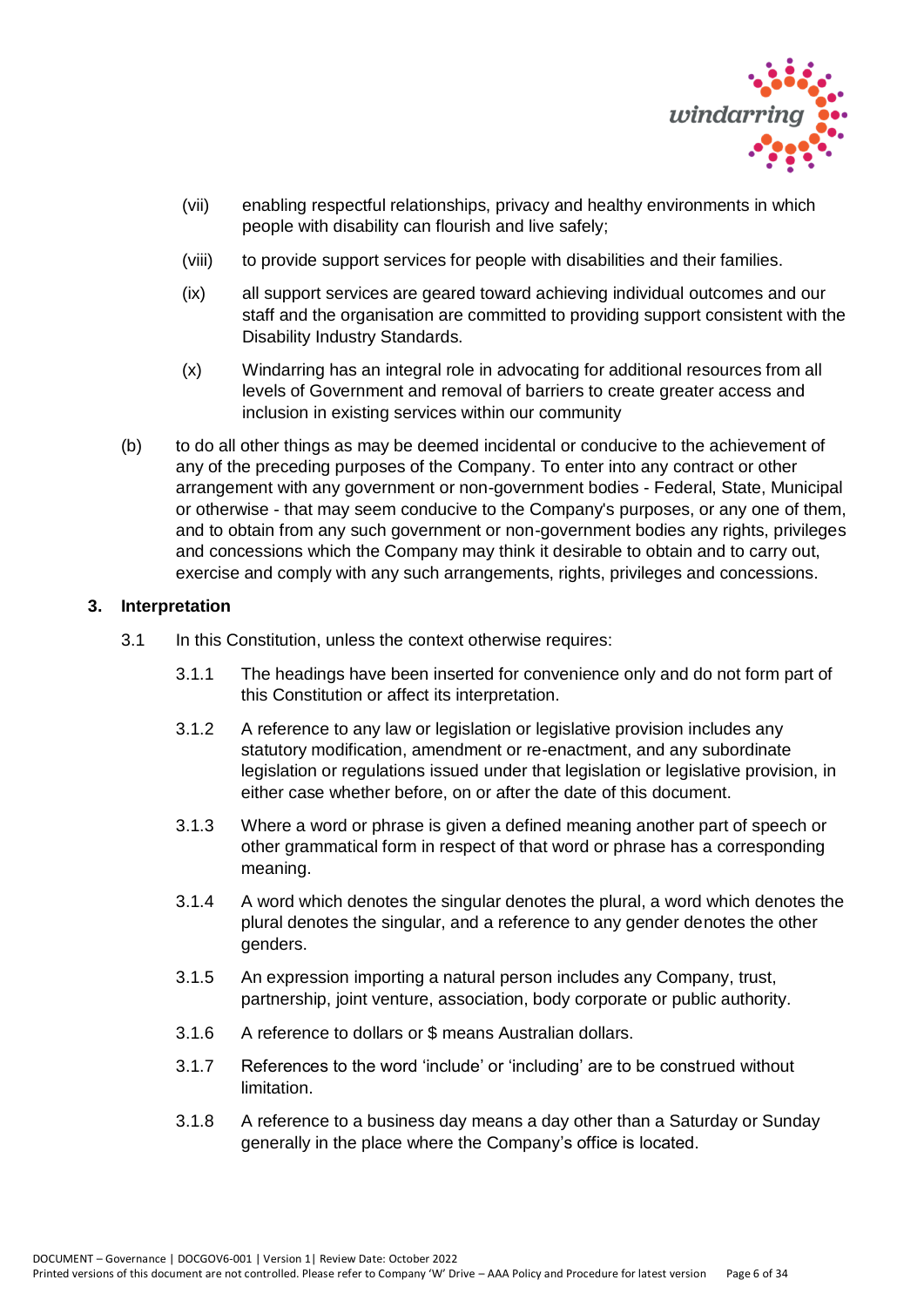

- 3.1.9 Where a period of time is specified and dates from a given day or the day of an act or event it must be calculated exclusive of that day.
- 3.1.10 A term of this Constitution which has the effect of requiring anything to be done on or by a date which is not a business day must be interpreted as if it required it to be done on or by the next business day.

#### <span id="page-6-1"></span><span id="page-6-0"></span>**4. Membership**

# **4.1 Classes of members**

The Members of the Company will be divided as such:

- 4.1.1 Initial Members: are those persons who have consented to become Members and who are named in the application for registration of the Company to the Australian Securities and Investment Commission (ASIC).
- 4.1.2 Member: A Member of the Company is a person who has applied and been admitted as a Member of the Company, and who has undertaken in their application to contribute the amount specified in clause 4.8.
- 4.1.3 Life Members: A Life Member of the Company is a person who has accepted the Board's offer of appointment as a Life Member of the Company, and who has undertaken to contribute the amount specified in clause 4.8.

# <span id="page-6-2"></span>**4.2 Life Members**

- 4.2.1 Any person may be appointed a Life Member
	- 4.2.1.1 Upon Nomination by a Member; and
	- 4.2.1.2 approval of the Committee in recognition of his or her service or contribution to the Company.
- 4.2.2 Every Life Member shall have his or her name entered into the Register of Life Members of the Company and shall be entitled to a Certificate stating that he or she has been appointed.

#### <span id="page-6-3"></span>**4.3 Limits**

- 4.3.1 Unless otherwise determined by the Members in a General Meeting, the number of Members is limited to twenty (20)
- 4.3.2 The number of Life Members is unlimited.

# <span id="page-6-4"></span>**4.4 Eligibility for membership**

A member must:

- 4.4.1 Be over the age of 18 years; and
- 4.4.2 Comply with any code of conduct applicable to Members that is approved by the Board from time to time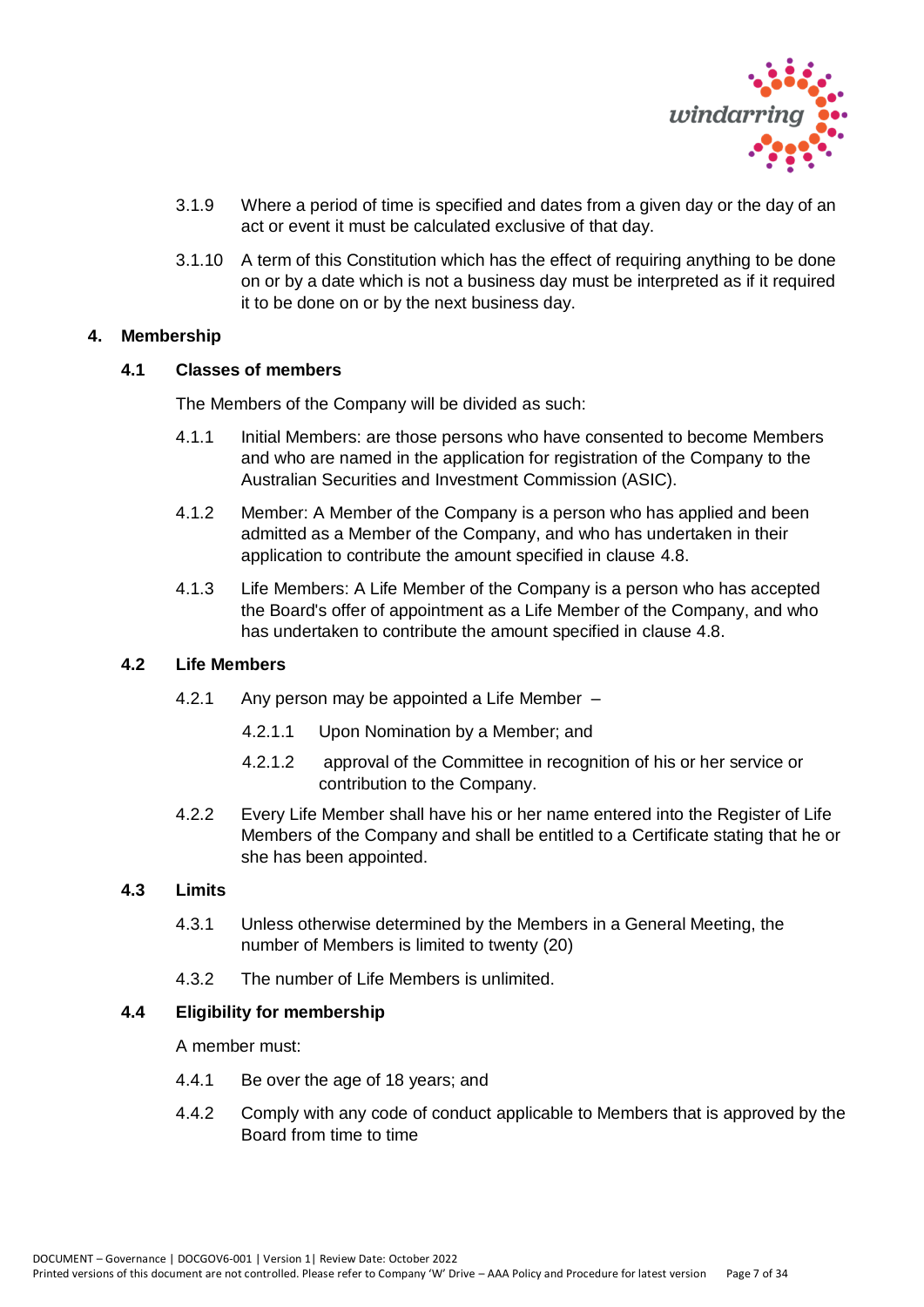

# <span id="page-7-0"></span>**4.5 Rights of Members**

- 4.5.1 A Member has the right to receive notices of, to attend and be heard at any general meeting and has the right to vote at any general meeting.
- 4.5.2 A Life Member has the right to receive notices of, to attend and be heard at any general meeting and has the right to vote at any general meeting.

# <span id="page-7-1"></span>**4.6 Application and admission to membership (other than initial members)**

- 4.6.1 An application for membership of the Company must:
	- 4.6.1.1 be in the form required by the Company and signed by the applicant;
	- 4.6.1.2 contain such particulars as the Directors determine;
	- 4.6.1.3 be lodged with the Company Secretary.
- 4.6.2 On receipt of an application, the Company Secretary must forward the application to the Board.
- 4.6.3 The Board must consider each application for membership as soon as practicable after its receipt. Relevant checks within the disability sector will be completed
- 4.6.4 The applicant cannot be a Board member if they are disqualified from being a Board Member by the ACNC Commissioner.
- 4.6.5 The Board has discretion to admit or reject the application. The Board need not give reasons for its decision.
- 4.6.6 If the Board accepts an application, the Company Secretary must enter the applicant's name in the Register of Members with as little delay as possible. The applicant becomes a Member of the Company when their name is entered in the Register.
- 4.6.7 The Secretary must write to the applicant to tell them that their application was approved, and the date that their membership started.
- 4.6.8 If the directors reject an application, the secretary must write to the applicant as soon as possible to tell them that their application has been rejected, but does not have to give reasons.
- 4.6.9 A right, privilege or obligation of a person by reason of his or her membership of the Company:
	- 4.6.9.1 is not capable of being transferred or transmitted to another person; and
	- 4.6.9.2 terminates upon the cessation of his or her membership

# <span id="page-7-2"></span>**4.7 Renewal of membership and removal from the Register**

4.7.1 Unless a person's name is removed from the Register in accordance with this document, a person is a Member of the Company from the first entry of their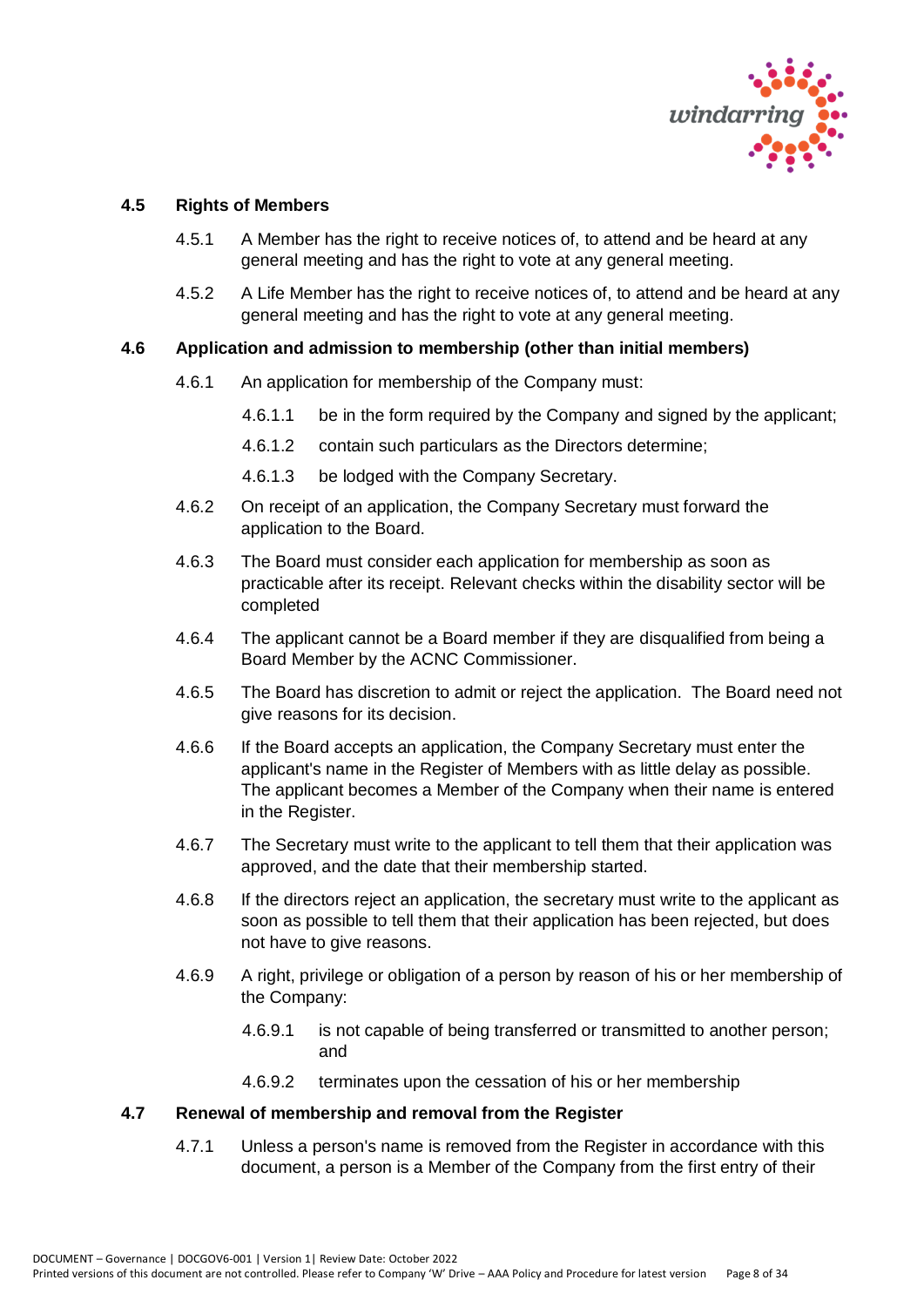

name in the Register until 30 June next, and then from 1 July in any year until 30 June in the following year.

4.7.2 A Member is not required to renew his/her membership. However if the Member has had no contact with the Company for three (3) years then the Board, by resolution, may remove the Member's name from the Register. (see clause 4.11)

# <span id="page-8-0"></span>**4.8 Subscription Fee**

- 4.8.1 The Board may determine that an annual subscription fee is payable by Members in the amount, on such terms and at such times the Board determines;
- 4.8.2 The Board must notify Members of the amount, terms and time for payment of any Subscription Fee payable by the Member (and of any alteration to the Subscription Fee).
- 4.8.3 Each Member must pay the Subscription Fee to the Company in accordance with its terms.
- 4.8.4 If a Member does not pay the Subscription Fee:
	- 4.8.4.1 within one month of the time for payment determined by the Board, the Company may issue a written reminder notice to the Member (Reminder Notice);
	- 4.8.4.2 within one month after a Reminder Notice is given, all rights and privileges associated with his or her Membership are automatically suspended without any notice to the Member; and
	- 4.8.4.3 more than two months after a Reminder Notice is given, the Member ceases to be a Member, unless the person is also a Director, in which case the suspension under rule 4.8.4.2 will continue.

# <span id="page-8-1"></span>**4.9 Register of Members**

- 4.9.1 The Secretary must keep the Register in accordance with the Act.
- 4.9.2 The Register must contain the full name, address (any alternative address nominated by the member for the service of notices) and date of entry of each Member. It must identify the class of each Member. It may also contain such other information as the Directors may require within the law. The Register shall be available for inspection at the registered address of the Company.
- 4.9.3 The Register must contain for each person who stopped being a member in the last 7 years the full name, address (any alternative address nominated by the member for the service of notices) and dates the membership started and ended.
- 4.9.4 The name of a Member or Life Member who has died, and a Member, to whom clause 4.11.1 applies, must be removed from the Register by the Secretary.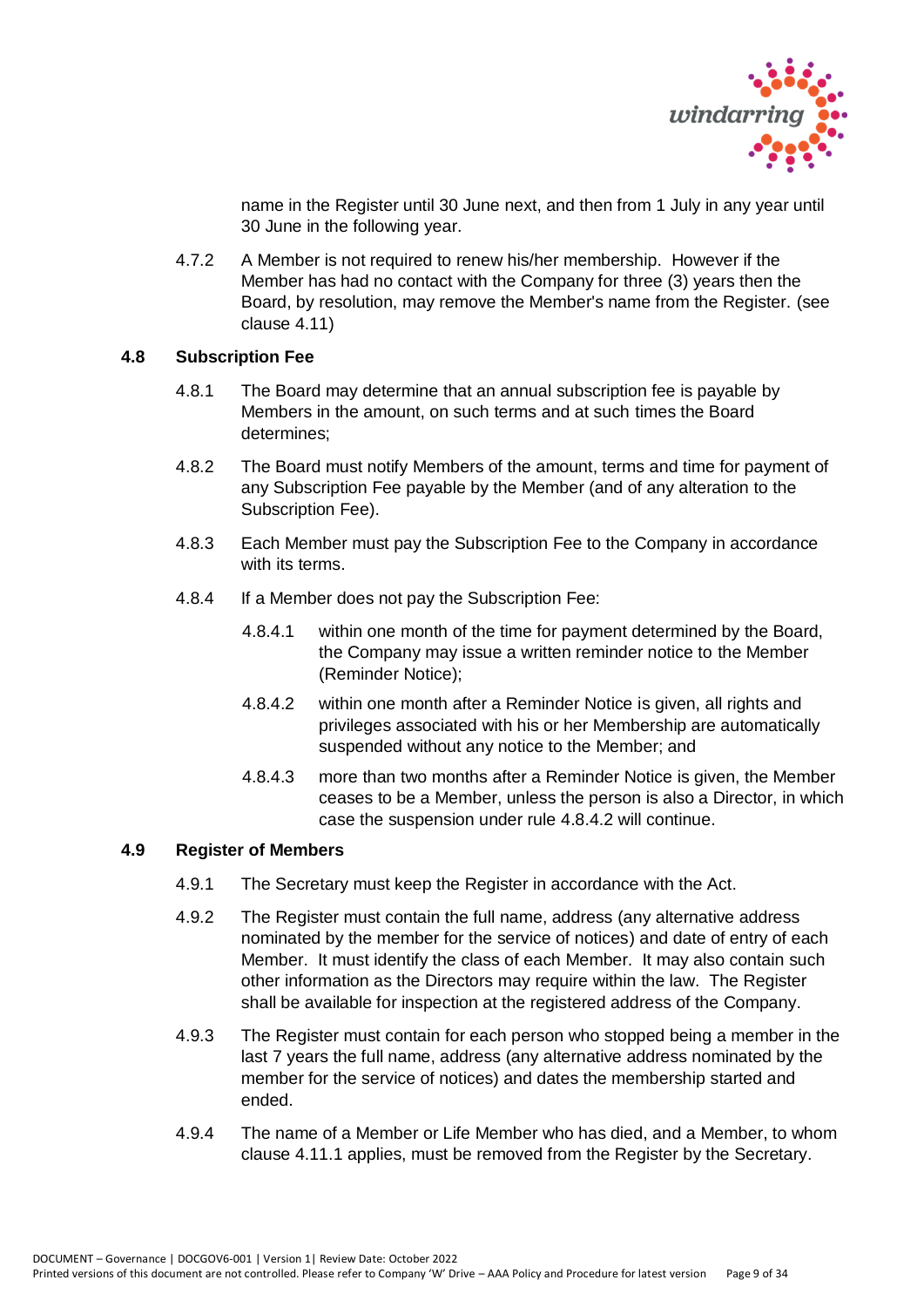

- 4.9.5 The company must give current members access to the register of members.
- 4.9.6 Information that is accessed from the register of members must only be used in a manner relevant to the interests or rights of members.

#### <span id="page-9-0"></span>**4.10 Resignation**

- 4.10.1 A Member may resign from membership of the Company by giving written notice to the Secretary.
- 4.10.2 The resignation of a Member is deemed to take effect from the date of receipt of the notice of resignation or such later date as is provided in the notice.

#### <span id="page-9-1"></span>**4.11 Removal from membership**

- 4.11.1 The Directors may at their discretion remove a Member or Life Member from the Register if a majority of them consider that the Member or Life Member evidences behaviour which is inconsistent with the purpose of the Company. The Directors are not required to give notice of their intention to consider the removal of a Member or Life Member from the Register, they are not required to disclose their proceedings in relation to the removal of a Member or Life Member and they are not required to give the Member or Life Member a hearing before reaching a decision.
- 4.11.2 A Member or a Life Member expelled from the Company does not have any claim on the Company, its funds or property.
- 4.11.3 The principles of natural justice do not apply to a decision to remove a Member or Life Member from the Register.

#### <span id="page-9-2"></span>**4.12 When a person stops being a member**

- 4.12.1 A person immediately stops being a member if they:
	- 4.12.1.1 die
	- 4.12.1.2 are wound up or otherwise dissolved or deregistered (for an incorporated member)
	- 4.12.1.3 resign, by writing to the secretary
	- 4.12.1.4 are expelled under clause 4.11 or 4.12,
	- 4.12.1.5 have not responded within three months to a written request from the secretary that they confirm in writing that they want to remain a member.
	- 4.12.1.6 fail to pay the annual fee under clause 4.8, 21 days after two notices for payment of the annual fee have been forwarded by the secretary.

# <span id="page-9-3"></span>**4.13 Exception for grants**

4.13.1 Nothing in this prevents a Member from receiving government funded benefits where that funding is expressly on the basis that it be used for the benefit of persons including members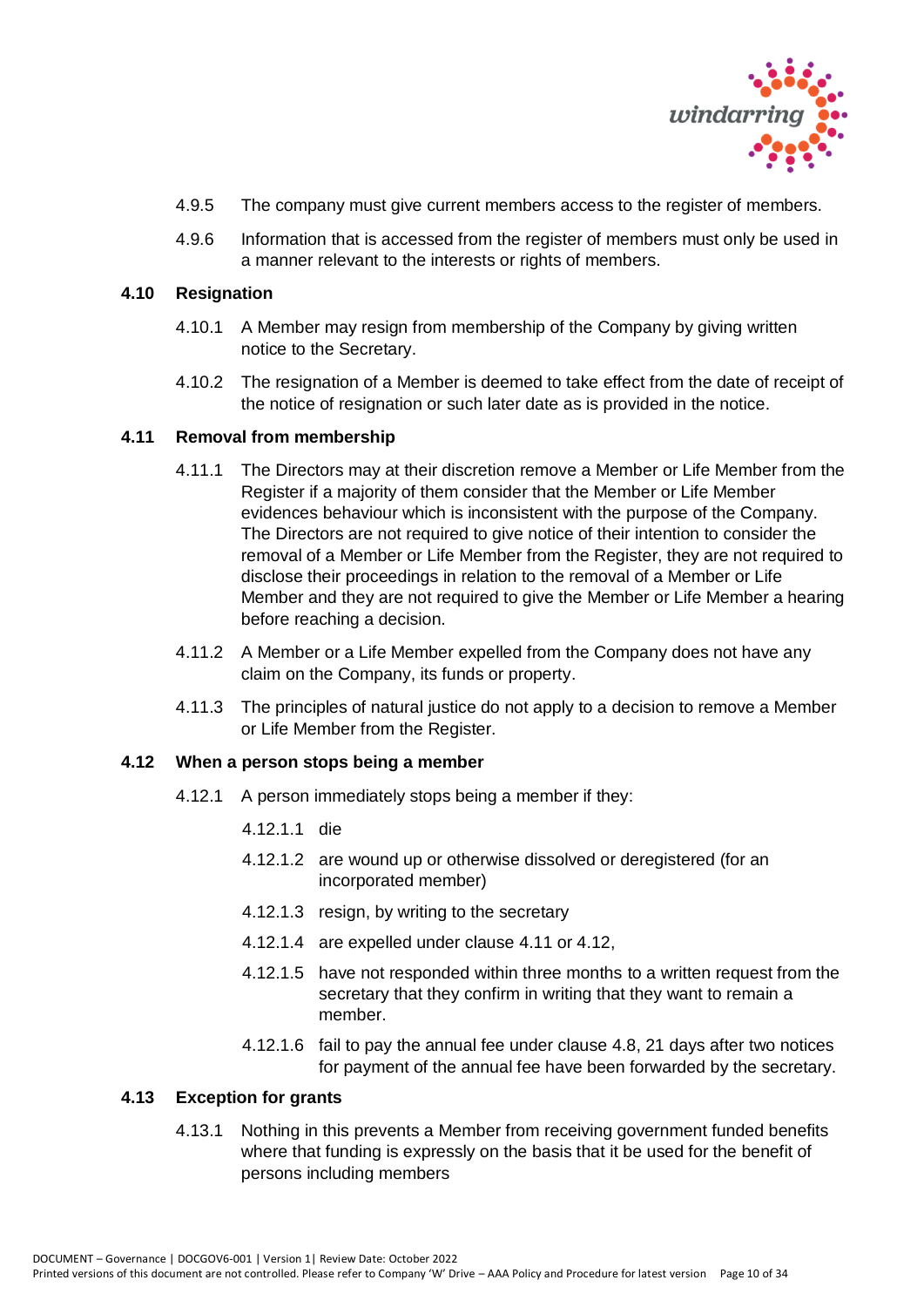

# <span id="page-10-0"></span>**4.14 No assets or income to be distributed to members**

4.14.1 The assets and income of the Company may only be applied to further its objects and no portion may be distributed directly or indirectly to its Members except as bona fide compensation for services rendered or expenses incurred on behalf of the Company.

# <span id="page-10-2"></span><span id="page-10-1"></span>**5. Directors**

#### **5.1 Number of directors**

5.1.1 The company must have at least four and no more than nine directors. Every director must be a member

#### <span id="page-10-3"></span>**5.2 Election and appointment of directors**

- 5.2.1 The initial directors are the people who have agreed to act as directors and who are named as proposed directors in the application for registration of the company.
- 5.2.2 Apart from the initial directors and directors appointed under clause 5.3, the members may elect a director by a resolution passed in a general meeting.
- 5.2.3 Each of the directors must be appointed by a separate resolution, unless: (a) the members present have first passed a resolution that the appointments may be voted on together, and (b) no votes were cast against that resolution.
- 5.2.4 A person is eligible for election as a director of the company if they:
	- 5.2.4.1 are a member of the company
	- 5.2.4.2 are nominated by two members or representatives of members entitled to vote (unless the person was previously elected as a director at a general meeting and has been a director since that meeting),
	- 5.2.4.3 give the company their signed consent to act as a director of the company, and
	- 5.2.4.4 are not ineligible to be a director under the Corporations Act or the ACNC Act.
	- 5.2.4.5 An employee however defined of the Company may not be a member or a director unless the Board determines otherwise by resolution until three(3) years after the cessation of their employment
- 5.2.5 The directors may appoint a person as a director to fill a casual vacancy or as an additional director if that person:
	- 5.2.5.1 is a member of the company
	- 5.2.5.2 gives the company their signed consent to act as a director of the company, and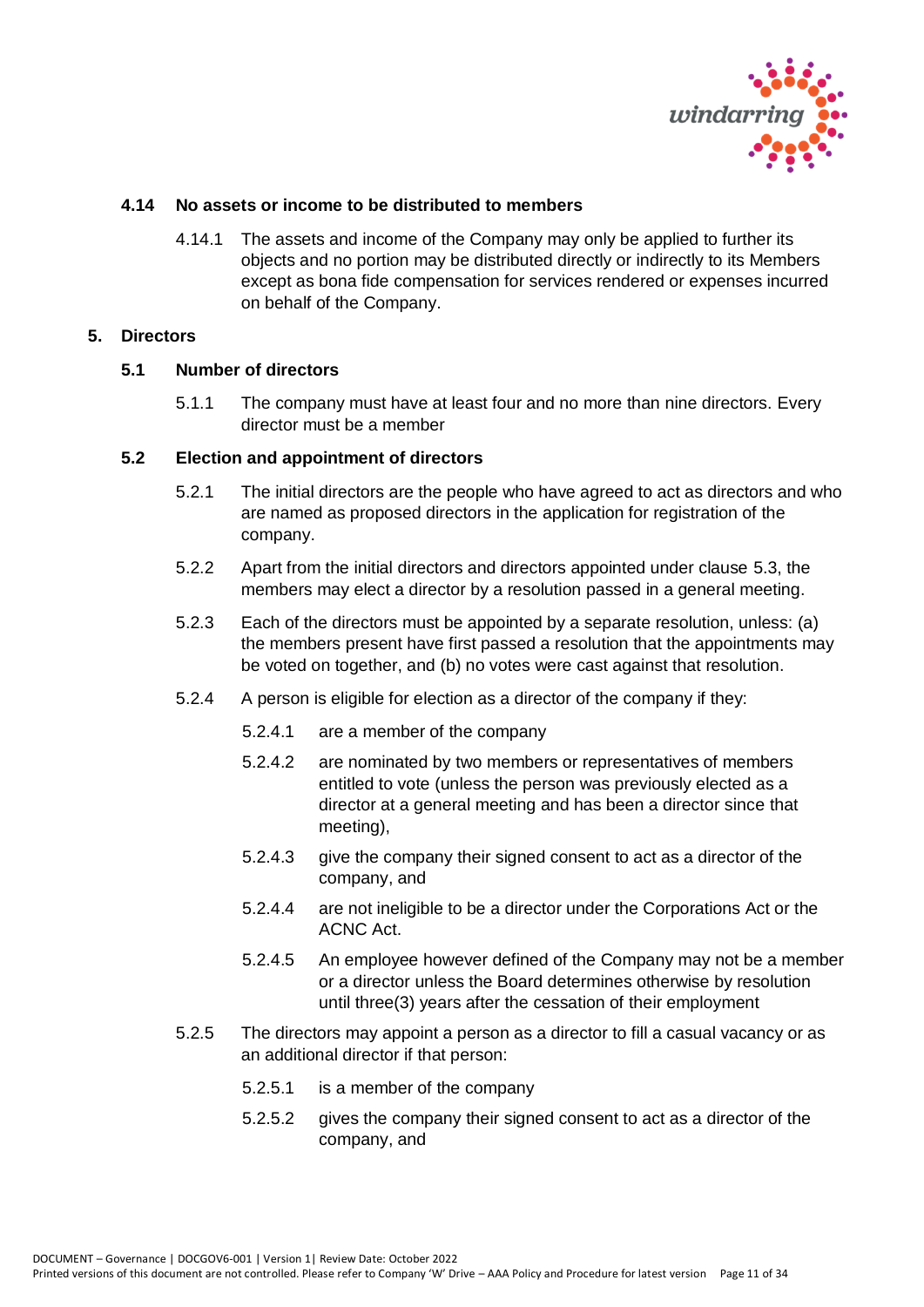

- 5.2.5.3 is not ineligible to be a director under the Corporations Act or the ACNC Act.
- 5.2.6 If the number of directors is reduced to fewer than three or is less than the number required for a quorum, the continuing directors may act for the purpose of increasing the number of directors to three (or higher if required for a quorum) or calling a general meeting, but for no other purpose.
- 5.2.7 A Director is appointed for a term of three (3) years from AGM to AGM unless they have been appointed to fill a casual vacancy in which they are appointed for the reminder of the term.
- 5.2.8 Terminates upon the cessation of his or her membership

# <span id="page-11-0"></span>**5.3 The Board may appoint Directors**

- 5.3.1 The Board may at any time, by a vote of a majority of them, appoint a person to be a Director, either to fill a casual vacancy or as an addition to the existing number of Directors. However the total number of Directors may not exceed the number fixed in clause 5.1.1.
- 5.3.2 A Director appointed under clause 5.3.1. holds office for the term specified at the time of their appointment, but only to a maximum of three (3) years; and is then eligible for further appointment in accordance with clause 5.2.7.
- 5.3.3 In appointing Directors, the Board must have regard to the principles in clause 4.11 (removal from membership)

# <span id="page-11-1"></span>**5.4 Principles regarding Directors**

- 5.4.1 The Board should try to obtain expertise in the areas of law, finance, disability, disadvantage, training, health, IT, community engagement, marketing, media, public relations and governance amongst its members.
- 5.4.2 The Board may create its own rules for the appointment of Directors.

# <span id="page-11-2"></span>**5.5 Vacation of office**

- 5.5.1 In addition to the circumstances in which the office of a Director becomes vacant by virtue of the Corporations Act or another provision of this document, the office of Director becomes vacant if any of the following occurs:
	- 5.5.1.1 if the Director becomes of unsound mind
	- 5.5.1.2 if the Director becomes prohibited from being a Director by reason of an order made under the Corporations Act;
	- 5.5.1.3 resigns his/her office by notice in writing to the Chief Executive Officer;
	- 5.5.1.4 for more than 3 months in any 6 month period is absent without permission of the Board from meetings of the Board held during that period; or
	- 5.5.1.5 the Director dies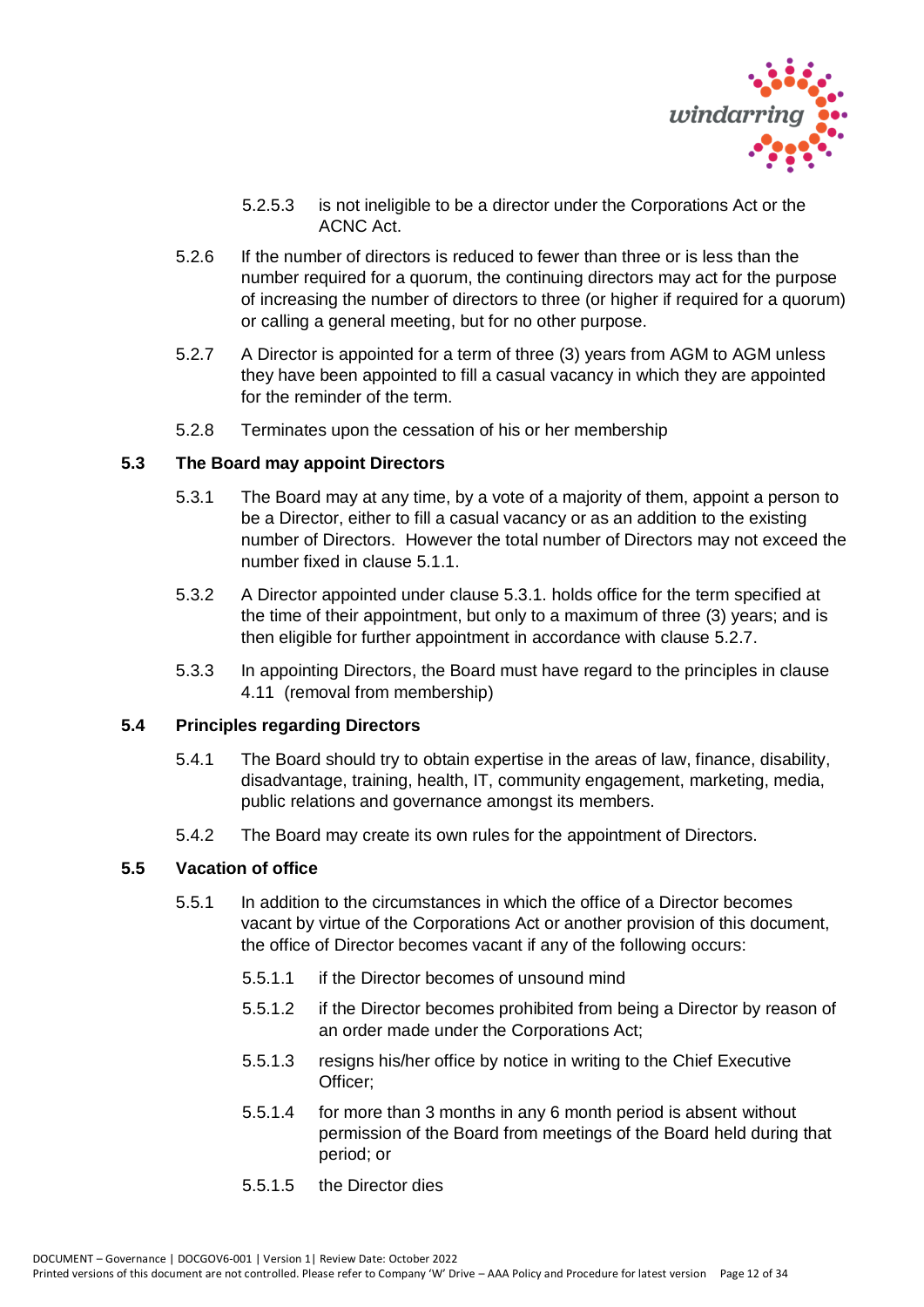

# <span id="page-12-0"></span>**5.6 Term of office**

- 5.6.1 At each annual general meeting:
	- 5.6.1.1 any director appointed by the directors to fill a casual vacancy or as an additional director must retire, and
	- 5.6.1.1.1 at least one-third of the remaining directors must retire. if their number is not three or a multiple of three then the number nearest one third, must retire from office.
- 5.6.2 The directors who must retire at each annual general meeting under clause 5.7.1.2 will be the directors who have been longest in office since last being elected. Where directors were elected on the same day, the director(s) to retire will be decided by lot unless they agree otherwise.
- 5.6.3 Other than a director appointed under clause 5.3, a director's term of office starts at the end of the annual general meeting at which they are elected and ends at the end of the annual general meeting at which they retire.
- 5.6.4 Each director must retire at least once every three years.
- 5.6.5 A director who retires under clause 5.6 may nominate for election or re-election, subject to clause 5.6.9.
- 5.6.6 A Director retiring at an AGM who is not disqualified by law from being reappointed is eligible for reappointment and may act as a Director throughout the meeting at which that Director retires.
- 5.6.7 A Director may retire from office by giving notice in writing to the Company of that Director's intention to retire. A notice of resignation takes effect at the time which is the later of the time of giving the notice to the Company and the expiration of the period, if any, specified in the notice.
- 5.6.8 A person will be deemed to have resigned from the Board when he or she has been a Director for three (3) terms (regardless whether that total is achieved in a single or multiple terms of office).
- 5.6.9 A director who has held office for a continuous period of nine years or more may only be re-appointed or re-elected by a special resolution

# <span id="page-12-1"></span>**5.7 Retirement of Directors**

- 5.7.1 A Director may retire from office by giving notice in writing to the Company of that Director's intention to retire. A notice of resignation takes effect at the time which is the later of the time of giving the notice to the Company and the expiration of the period, if any, specified in the notice.
- 5.7.2 A person will be deemed to have resigned from the Board when he or she has been a Director for three (3) terms (regardless whether that total is achieved in a single or multiple terms of office).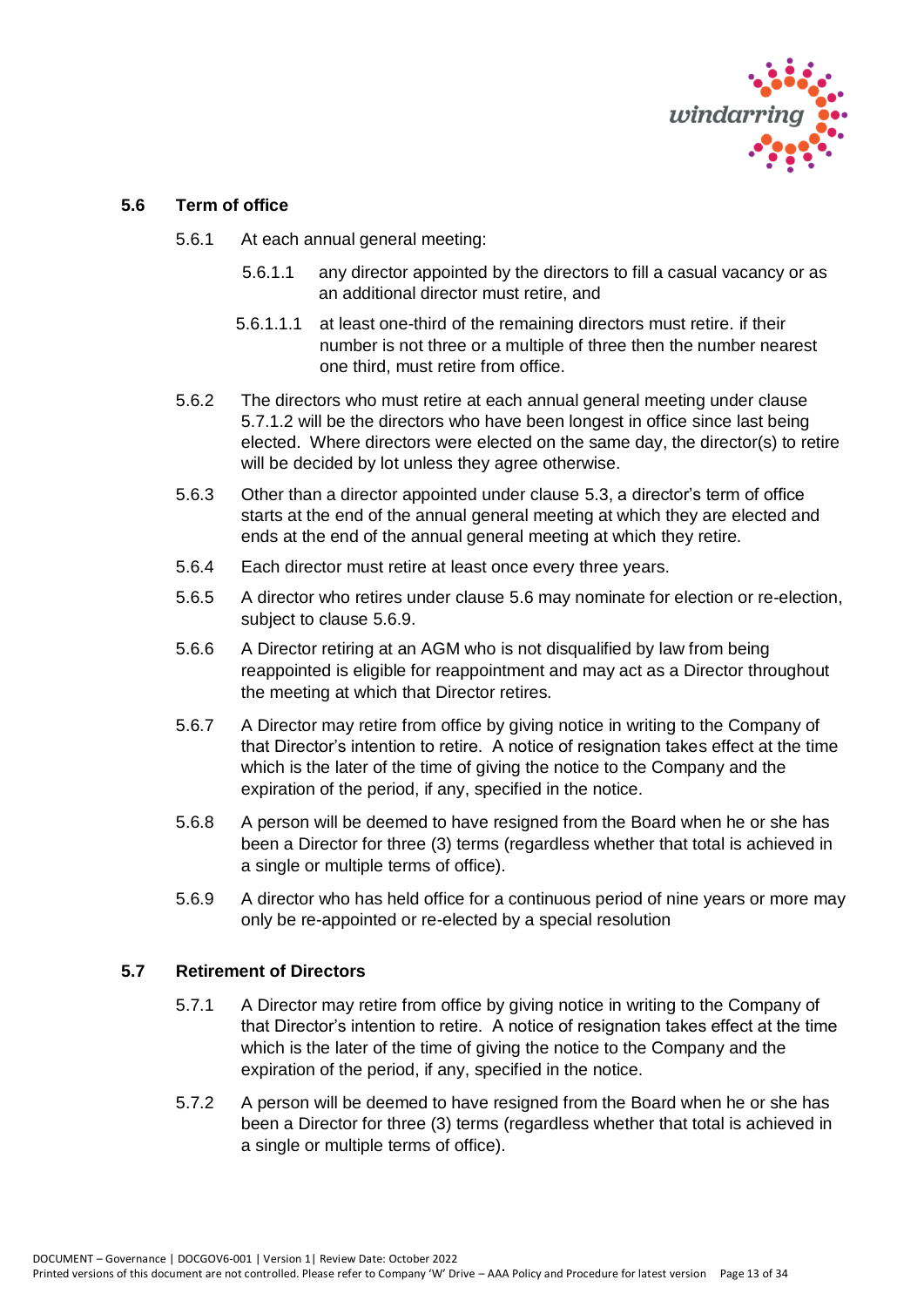

# <span id="page-13-0"></span>**5.8 When a director stops being a director**

- 5.8.1 A director stops being a director if they:
	- 5.8.1.1 give written notice of resignation as a director to the company
	- 5.8.1.2 die
	- 5.8.1.3 are removed as a director by a resolution of the members
	- 5.8.1.4 stop being a member of the company
	- 5.8.1.5 are absent for 3 consecutive directors' meetings without approval from the directors, or
	- 5.8.1.6 become ineligible to be a director of the company under the Corporations Act or the ACNC Act.

#### <span id="page-13-1"></span>**5.9 Powers of directors**

- 5.9.1 The directors are responsible for managing and directing the activities of the company to achieve the purpose set out in clause 2.
- 5.9.2 The directors may use all the powers of the company except for powers that, under the Corporations Act or this constitution, may only be used by members.
- 5.9.3 The directors must decide on the responsible financial management of the company including:
	- 5.9.3.1 any suitable written delegations of power under clause 13.2;13.3 & 5.9.4 and
	- 5.9.3.2 how money will be managed, such as how electronic transfers, negotiable instruments or cheques must be authorised and signed or otherwise approved. The directors cannot remove a director (except in clause 5.6) or auditor. Directors and auditors may only be removed by a members' resolution at a general meeting.
- 5.9.4 Delegation of directors' powers
	- 5.9.4.1 The directors may delegate any of their powers and functions to a committee, a director, an employee of the company (such as a chief executive officer) or any other person, as they consider appropriate.
	- 5.9.4.2 The delegation must be recorded in the company's minute book.

# <span id="page-13-2"></span>**5.10 Payments to directors**

- 5.10.1 The company must not pay fees to a director for acting as a director.
- 5.10.2 The company may:
	- 5.10.2.1 pay a director for work they do for the company, other than as a director, if the amount is no more than a reasonable fee for the work done, or
	- 5.10.2.2 reimburse a director for expenses properly incurred by the director in connection with the affairs of the company.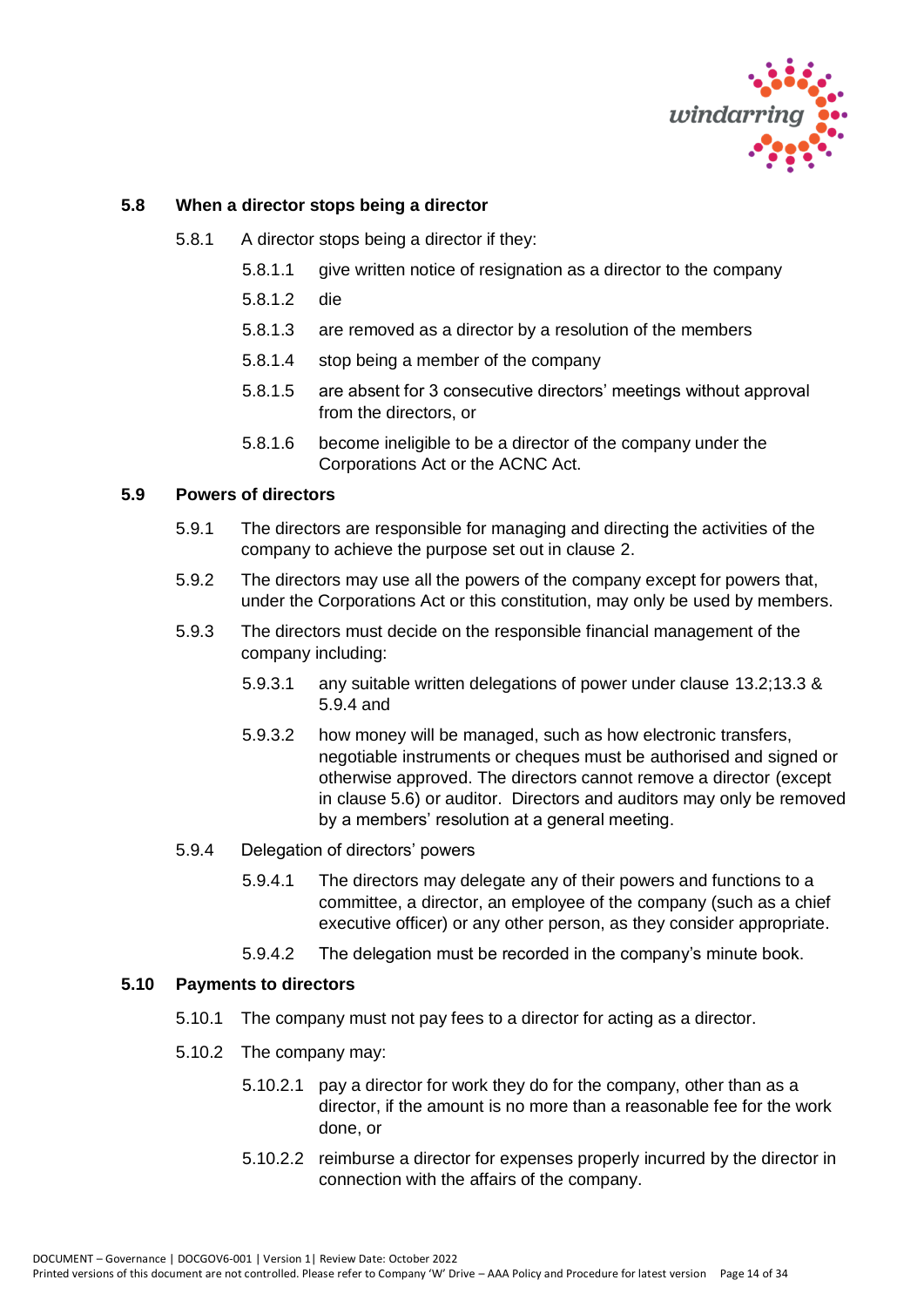

- 5.10.3 Any payment made under clause 5.10.2 must be approved by the directors.
- 5.10.4 The company may pay premiums for insurance indemnifying directors, as allowed for by law (including the Corporations Act) and this constitution.

#### <span id="page-14-0"></span>**6. Execution of documents**

6.1 The company may execute a document without using a common seal if the document is signed by two Directors, or one Director and the Chief Executive Officer

# <span id="page-14-1"></span>**7. Election of Office bearers**

- 7.1 At the first Board meeting after the AGM the Board must elect from amongst its number, the following Office bearers:
	- 7.1.1 Chair;
	- 7.1.2 Deputy Chair; and
	- 7.1.3 Treasurer.
- 7.2 Each Office bearer holds office for one year but is eligible, while a Director, to be reelected.
- 7.3 If a vacancy occurs amongst the Office bearers the Board must elect a person to fill that vacancy from its numbers. That person will hold office for the remainder of the term of the person he/she replaces provided that he/she remains a Director.
- 7.4 The Board may revoke the appointment of an Office bearer at any time and elect another person to that office.

#### <span id="page-14-2"></span>**8. Secretary**

- 8.1 Appointment and role of secretary
- 8.2 The company must have at least one secretary, who may also be a director.
- 8.3 A secretary must be appointed by the directors (after giving the company their signed consent to act as secretary of the company) and may be removed by the directors.
- 8.4 The directors must decide the terms and conditions under which the secretary is appointed, including any remuneration.
- 8.5 The role of the secretary includes:
	- 8.5.1 maintaining a register of the company's members, and
	- 8.5.2 maintaining the minutes and other records of general meetings (including notices of meetings), directors' meetings and circular resolutions.
	- 8.5.3 The company may send a circular resolution by email to members and members may agree by sending a reply email to that effect, including the text of the resolution in their reply.
	- 8.5.4 Unless the Board determines otherwise the Chief Executive Officer of the Company could also be the Company Secretary for the purposes of the Act.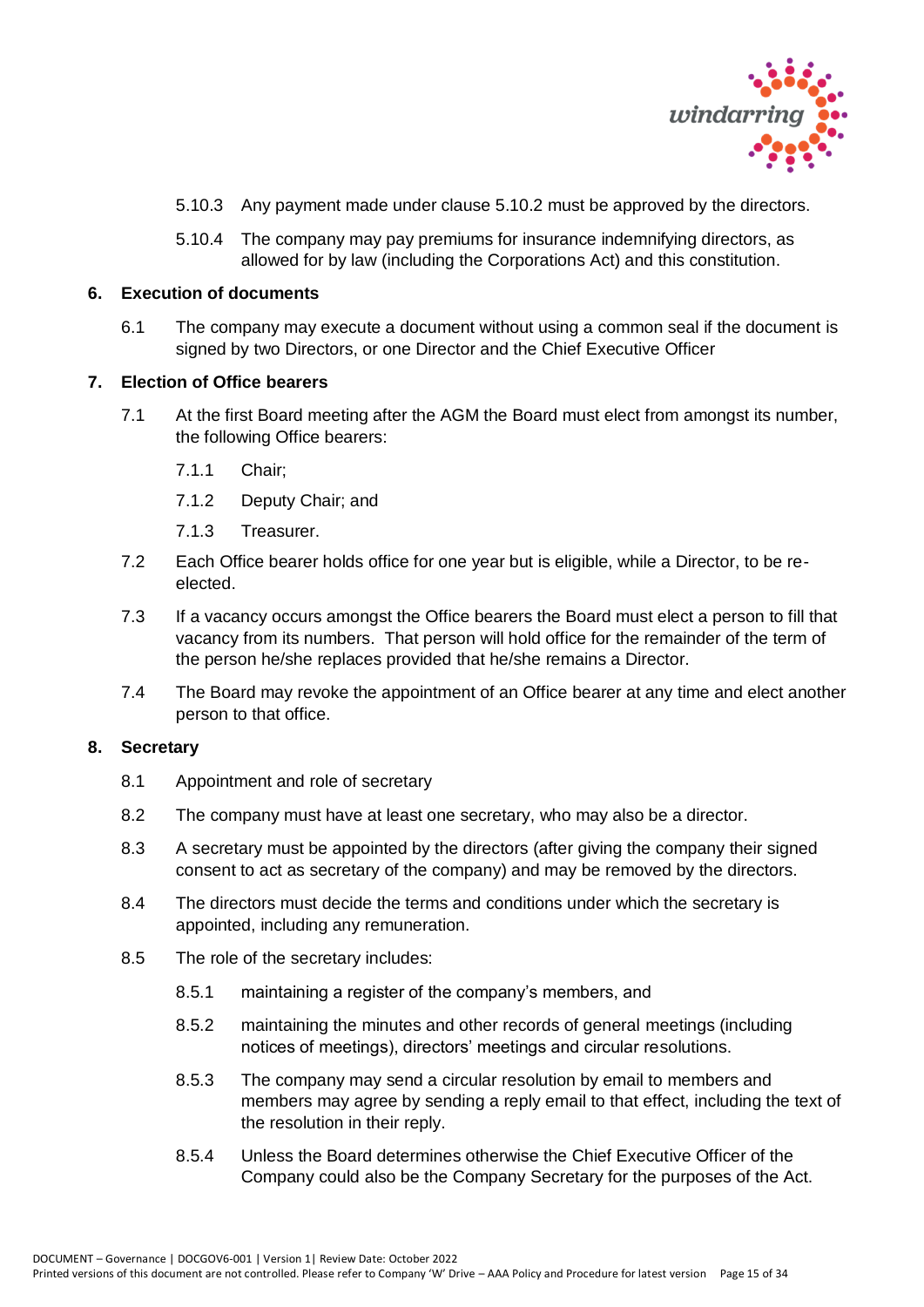

#### <span id="page-15-0"></span>**9. Minutes and records**

- 9.1 The company must, within one month, make and keep the following records:
	- 9.1.1 minutes of proceedings and resolutions of general meetings
	- 9.1.2 minutes of circular resolutions of members
	- 9.1.3 a copy of a notice of each general meeting, and
	- 9.1.4 a copy of a members' statement distributed to members under clause 14.4
	- 9.1.5 The company must, within one month, make and keep the following records:
		- 9.1.5.1 minutes of proceedings and resolutions of directors' meetings (including meetings of any committees), and
		- 9.1.5.2 minutes of circular resolutions of directors.
- 9.2 To allow members to inspect the company's records:
	- 9.2.1.1 the company must give a member access to the records set out in clause 9, and
	- 9.2.1.2 the directors may authorise a member to inspect other records of the company, including records referred to in clause 9.1.5 and clause 11.
- 9.3 The directors must ensure that minutes of a general meeting or a directors' meeting are signed within a reasonable time after the meeting by:
	- 9.3.1 the chairperson of the meeting, or
	- 9.3.2 the chairperson of the next meeting.
- 9.4 The directors must ensure that minutes of the passing of a circular resolution (of members or directors) are signed by a director within a reasonable time after the resolution is passed.

# <span id="page-15-2"></span><span id="page-15-1"></span>**10. The Board**

#### **10.1 The role of the Board**

- 10.1.1 Subject to the exercise by the Board of the powers contained in this Constitution, the Board governs the Company and directs the affairs of the Company. The Board may exercise all such powers and do all such acts as are not by this Constitution or the Act directed or required to be done by the Members in General Meeting or otherwise.
- 10.1.2 The Board has power, subject to the Act and this Constitution, to perform all such acts and things including the determination of policies and procedures as appear to the Board to be necessary for the proper management of the Company.
- 10.1.3 Subject to the provisions of the Act and this Constitution the Board may, by resolution, authorise any person as the Board thinks fit to exercise any powers of the Board which are delegable at law.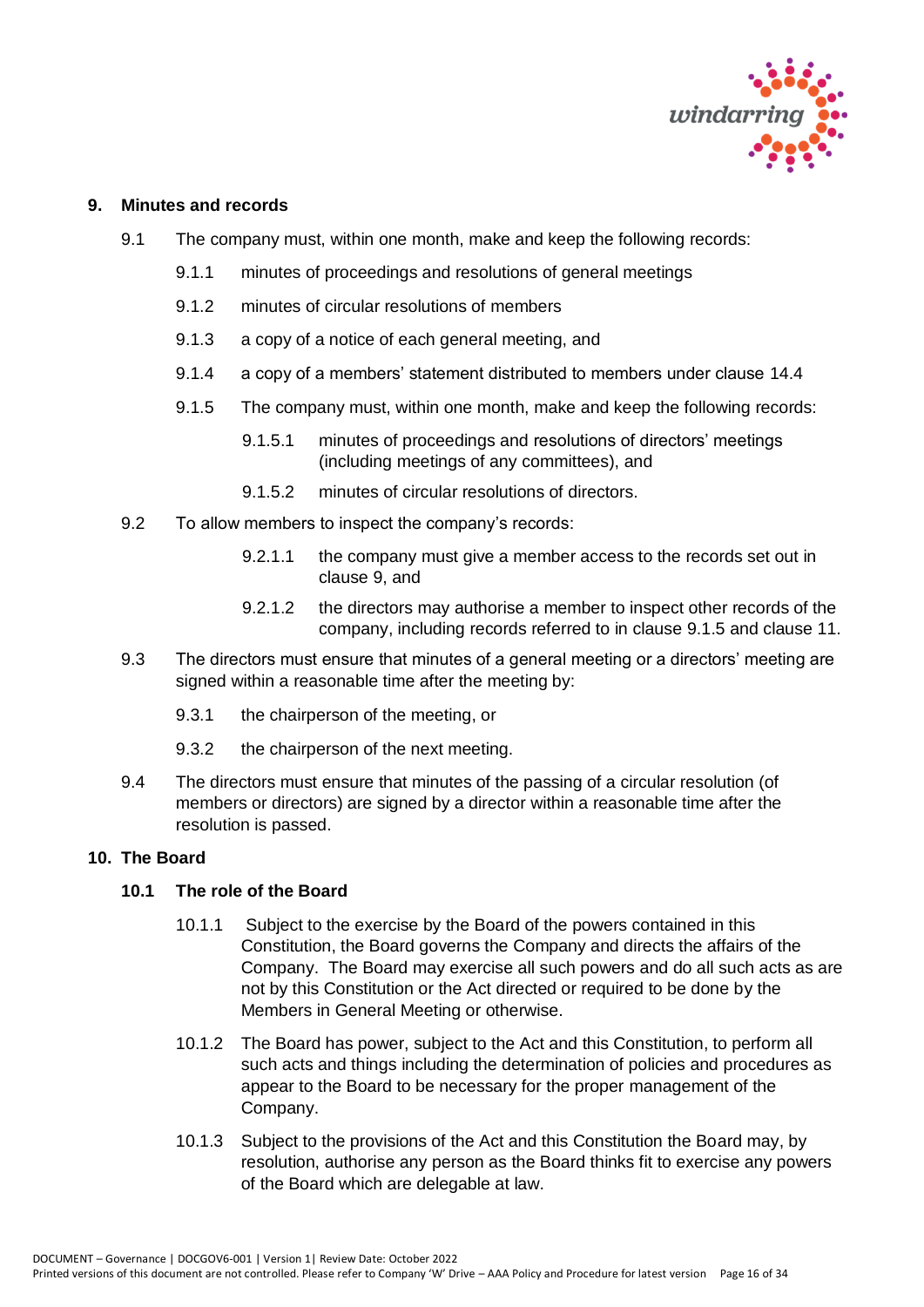

# <span id="page-16-0"></span>**10.2 Proceedings of the Board**

- 10.2.1 The Board must meet at least ten (10) times in each year at such place and time as the Board may determine.
- 10.2.2 The Chief Executive Officer must convene a special meeting of the Board if requested to do so by the Chair or any two (2) Directors.
- 10.2.3 Unless the Directors unanimously waive this requirement the Chief Executive Officer must give at least three (3) days' notice to all Directors of any special meeting. The notice must specify the general nature of the business to be transacted at that meeting. No other business can be transacted at such a meeting.
- 10.2.4 The Chief Executive Officer must ensure that notice of every meeting of the Board (other than a special meeting) is served on each Director by delivering it to or sending it by prepaid post addressed or by email to the Director at his or her usual or last known place of residence at least five (5) days before the date of the meeting.
- 10.2.5 At all Board meetings other than as provided by clause 10.3
	- 10.2.5.1 all questions are to be decided by a show of hands, unless the person chairing that meeting determines that a secret ballot be held.
	- 10.2.5.2 The decision of the majority of Directors is the decision of the meeting;
	- 10.2.5.3 Each Director has one vote and, in the event of an equality of votes on any question, the person chairing the meeting has a casting vote; and
	- 10.2.5.4 Voting by proxy is not permitted.
- 10.2.6 The quorum for a meeting of the Board is one half (rounded up) of the number of Directors.
- 10.2.7 No business shall be transacted unless a quorum is present. If within half an hour of the time appointed for a meeting a quorum is not present the meeting shall stand adjourned and the person chairing the meeting must set a further date for the adjourned meeting, which must be within ten days.
- 10.2.8 At meetings of the Board the Chair shall preside but if the Chair is absent or unwilling to chair the meeting, then the Deputy Chair shall do so. If both the Chair and the Deputy Chair are absent or unwilling to preside then the Directors must choose one of their number to preside at the Board meeting.

# <span id="page-16-1"></span>**10.3 Meetings other than in person**

- 10.3.1 Without limiting the discretion of the Board to regulate its meetings a meeting of the Board may be conducted by:
	- 10.3.1.1 Directors conferring by telephone, close circuit television, or audio or audio visual communication at the same time ("the conference"), or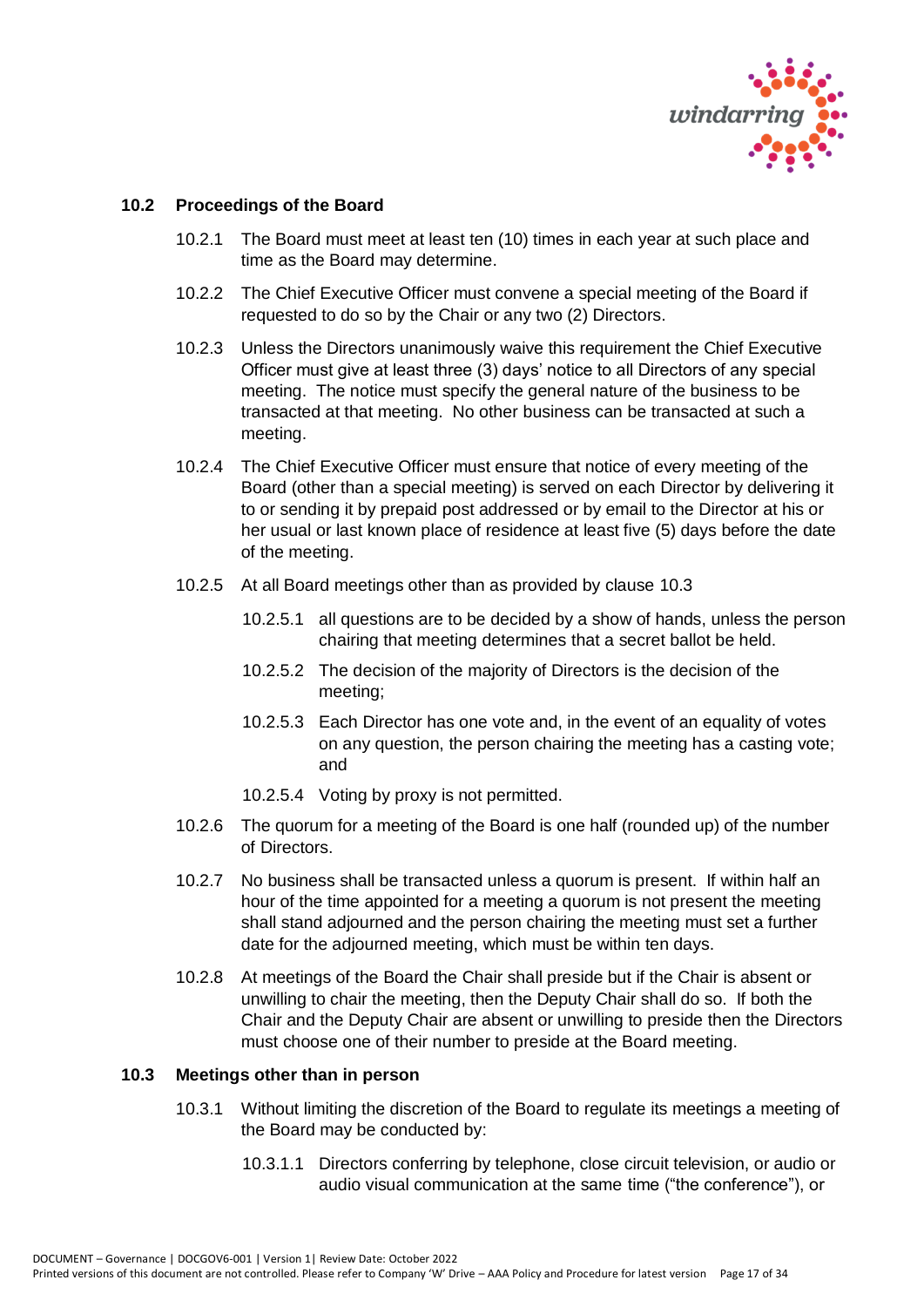

- 10.3.1.2 Directors assenting in writing (by hand or by electronic encryption) to a resolution circulated to all Directors, whether electronically or in hard copy (the "circulating resolution").
- 10.3.2 Notwithstanding that the Directors are not present together in one place at the time of the conference a resolution passed at such a conference shall be deemed to have been passed at a meeting of Directors on the day and time at which the conference was held. In the case of a circulating resolution a resolution shall be deemed to have been passed at a meeting of the Board on the day and at the time when it is last signed by a Director thereby constituting a majority of the Board.
	- 10.3.2.1 A Director present at the commencement of a conference will be conclusively presumed to have been present and to have formed part of the quorum throughout the conference.
	- 10.3.2.2 Any minutes of a conference purporting to be signed by the person who presided at the conference will be sufficient evidence of the observance of all necessary formalities regarding convening and conduct of the conference. A circulating resolution confirmed by a majority of Directors will be conclusive evidence that the resolution was passed.
	- 10.3.2.3 When under the Constitution a resolution is deemed to be passed at a conference of the Board that meeting will be deemed to have been held at such place as is determined by the person who presided at the conference provided that at least one of the Directors who took part in the conference was at such place for the duration of the conference.

# <span id="page-17-0"></span>**10.4 Validity of acts of the Board**

10.4.1 An act or decision of the Board will not be invalid by reason only of a defect or irregularity in connection with the appointment or election of a Director or a vacancy in the membership of the Board.

# <span id="page-17-1"></span>**10.5 Pecuniary interests of Directors**

- 10.5.1 A Director who has a material personal interest that relates to the affairs of the Company must give other Directors notice of that interest unless the Act otherwise provides.
- 10.5.2 This notice must give details of the nature and extent of the interest, the relation of the interest to the affairs of the Company, and must be given at a meeting of the Board as soon as practicable after becoming aware of their interest in the matter. The details must be recorded in the minutes of the meeting.
- 10.5.3 Other than as permitted by the Act a Director who has a material personal interest in a matter that is being considered at a Board meeting must not be present and must not vote on the matter except in accordance with the Act.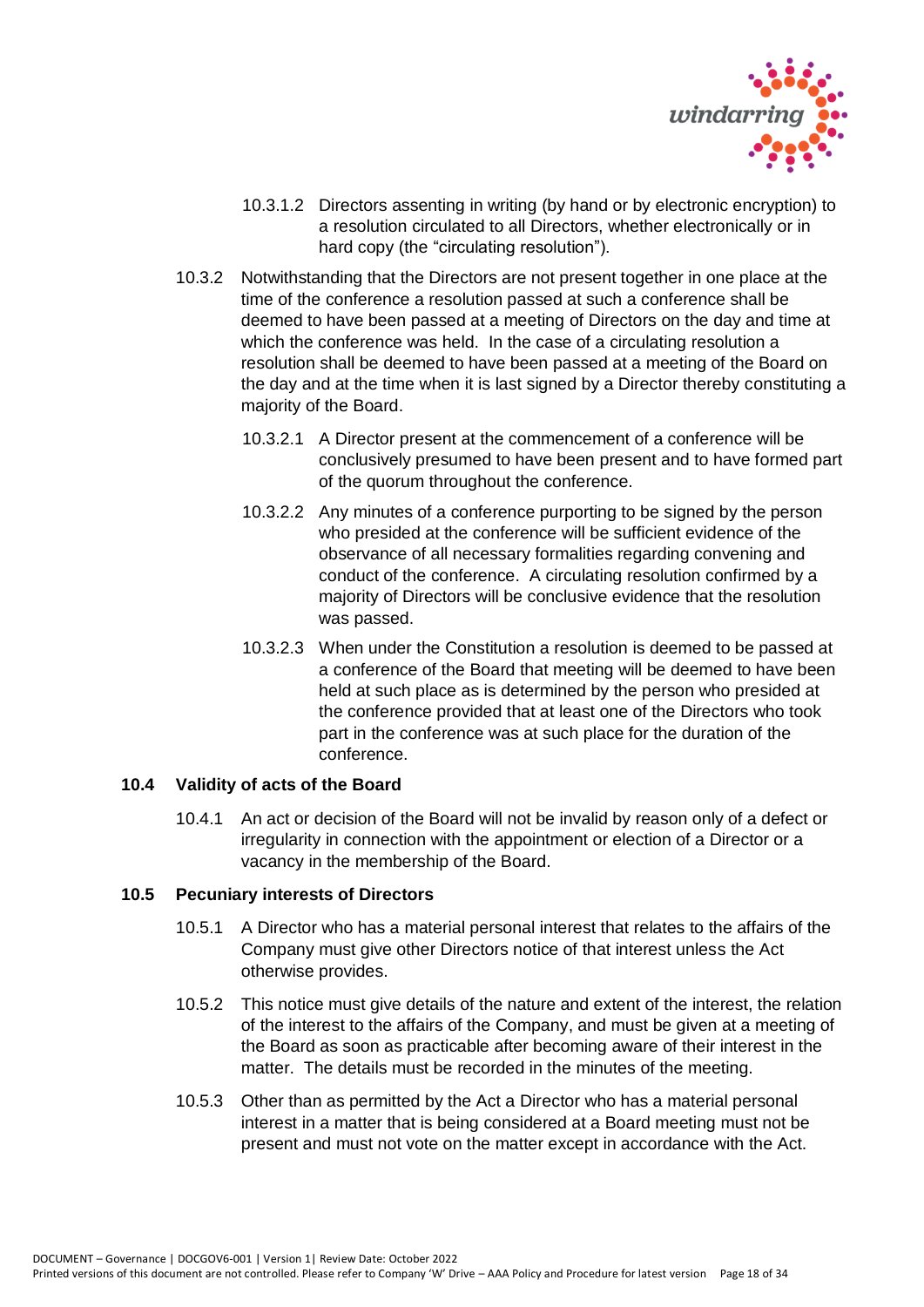

# <span id="page-18-0"></span>**10.6 Payment for services**

10.6.1 A Director who is called upon to perform other work for the Company beyond or outside the Director's ordinary duties or is engaged to provide any other service may be paid a commercial fee for those services, exertions or work.

# <span id="page-18-1"></span>**10.7 Payment to Directors for expenses**

10.7.1 The Directors must be paid all reasonable traveling, accommodation and any other claimed expenses properly incurred by them in attending and returning from meetings of the Directors or any committee of the Directors or General Meetings or otherwise in the execution of their duties as Directors.

#### <span id="page-18-2"></span>**10.8 Indemnity and insurance Indemnity**

10.8.1 Every Officer and past Officer of the Company may be indemnified by the Company, to the fullest extent permitted by the Act, against a liability incurred by that person as an Officer of the Company or a subsidiary of the Company, including without limitation, legal costs and expenses incurred in defending an action.

#### <span id="page-18-3"></span>**10.9 Insurance premiums**

10.9.1 The Company may pay the premium on a contract insuring a person who is or has been an Officer of the Company to the fullest extent permitted by law

# <span id="page-18-4"></span>**10.10 Directors' duties and interests**

- 10.10.1 Compliance with duties under the Act, ACNC Act and general law
- 10.10.2 Each Director must comply with his or her duties under the Act and under the general law.
- 10.10.3 If the Company is a Registered Entity, each Director:
- 10.10.4 must continue to comply with his or her duties under the general law;
- 10.10.5 must comply with each duty described in Governance Standard 5 of the regulations made under the ACNC Act as if it applied to the Director personally (and not the Company), including the duty:
	- (a) to exercise their powers and discharge their duties with the degree of care and diligence that a reasonable individual would exercise if they were a Director of the Company;
	- (b) to act in good faith in the best interests of the Company and to further the purposes of the Company set out in clause 2;
	- (c) not to misuse their position as a Director;
	- (d) not to misuse information they gain in their role as a Director;
	- (e) to disclose any perceived or actual material conflicts of interest in the manner set out in 10.12;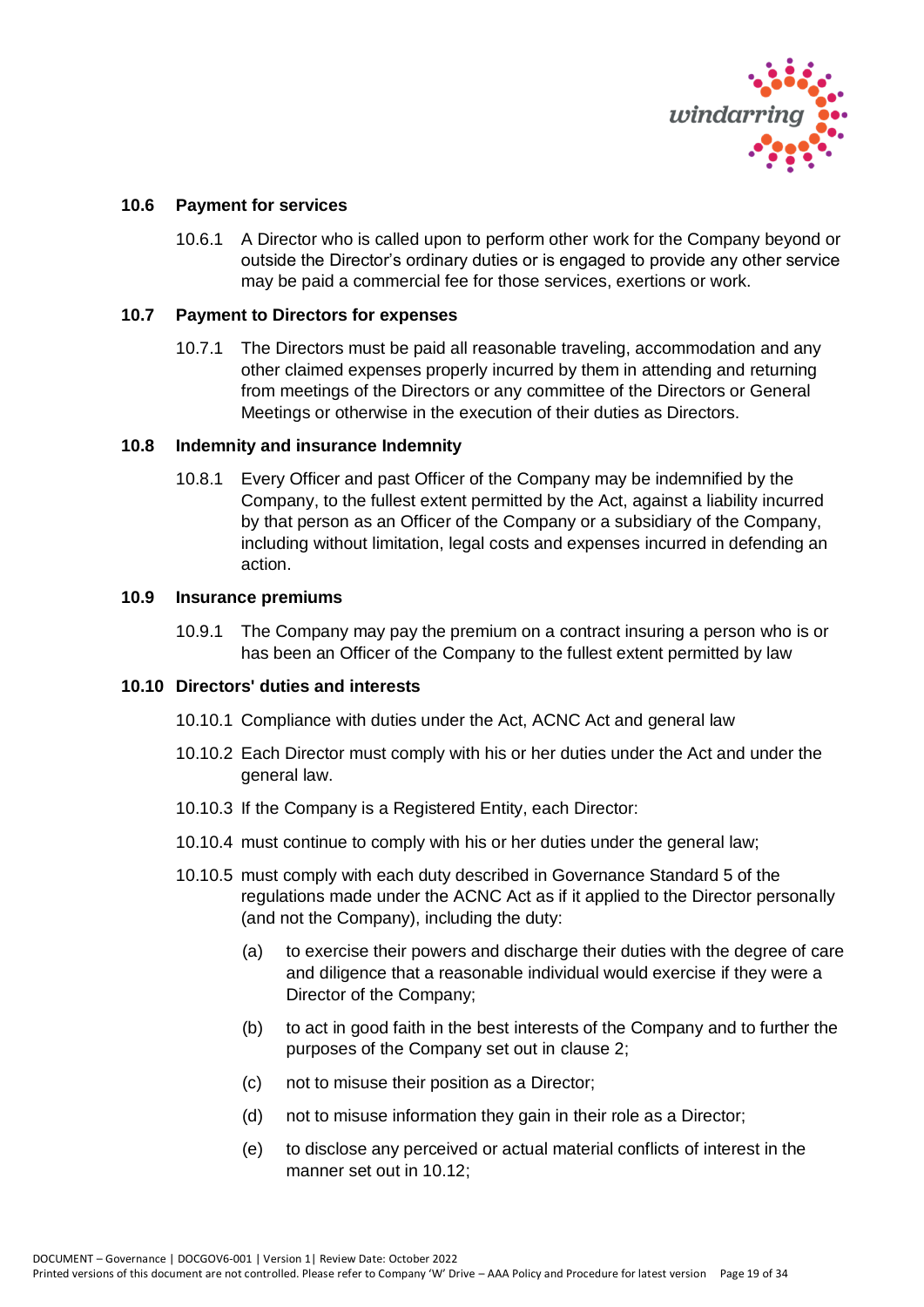

- (f) to ensure that the financial affairs of the Company are managed responsibly; and
- (g) not to allow the Company to operate while it is insolvent; and
- 10.10.6 will no longer be required to comply with his or her duties to the extent permitted under section 111L of the Act.

# <span id="page-19-0"></span>**10.11 Director can hold other offices**

- 10.11.1 A Director may:
	- (a) hold any office or place of profit or employment other than that of the Company's auditor or any Director or employee of the auditor;
	- (b) be a member of any corporation (including the Company) or partnership other than the Company's auditor;
	- (c) be a creditor of any corporation (including the Company) or partnership; or
	- (d) enter into any agreement with the Company.

#### <span id="page-19-1"></span>**10.12 Disclosure of interests**

- 10.12.1 Each Director must comply with the general law in respect of disclosure of conflicts of interest and:
	- 10.12.1.1 while the Company is a registered entity under the ACNC Act, disclose any actual or perceived material conflict of interest to:
		- (a) the other Directors at a Board meeting as soon as practicable after the Director becomes aware of their interest in the matter; or
		- (b) if the other Directors have the same conflict of interest, to the Members at:
			- (i) the next meeting of Members; or
			- (ii) any earlier time, if reasonable to do so,

providing details of the nature and extent of the interest and the relation of the interest to the affairs of the Company and ensuring those details are recorded in the minutes of the meeting; or

10.12.1.2 if the Company ceases to be a registered entity under the ACNC Act, with section 191 of the Act in respect of disclosure of material personal interests.

# <span id="page-19-2"></span>**10.13 Director interested in a matter**

10.13.1 Each Director must comply with section 195 of the Act in relation to being present, and voting, at a Board meeting that considers a matter in which the Director has a material personal interest. Subject to section 195 of the Act: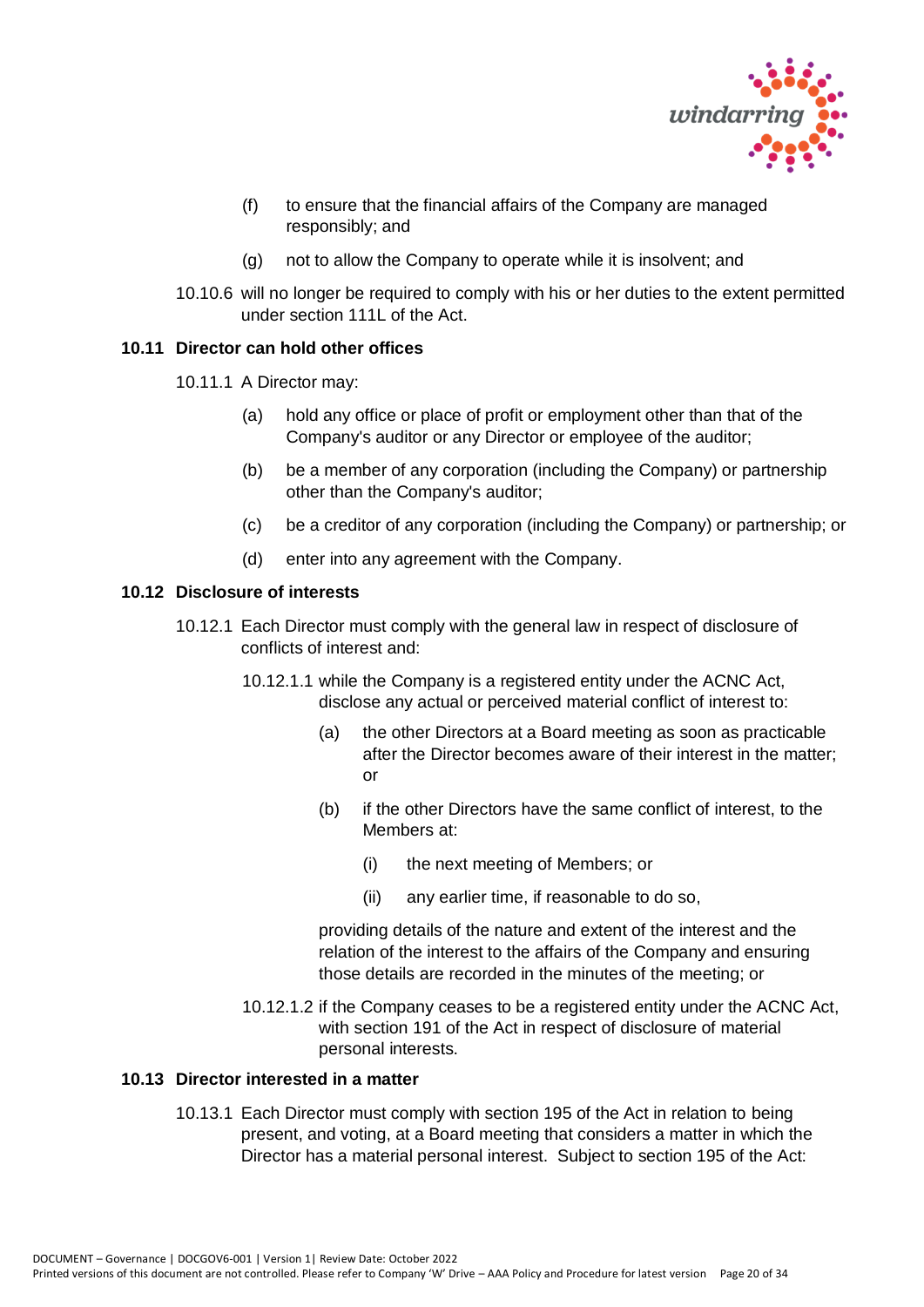

- (a) a Director may be counted in a quorum at a Board meeting that considers, and may vote on, any matter in relation to which that Director has a conflict of interest or duty;
- (b) the Company may proceed with any transaction in relation to which a Director has an interest or conflict of duty and the Director may participate in the execution of any relevant document by or on behalf of the Company;
- (c) the Director may retain any benefits accruing to the Director under the transaction; and
- (d) the Company cannot avoid the transaction merely because of the existence of the Director's interest or conflict of duty.
- 10.13.2 If the interest is required to be disclosed under section 191 of the Act, paragraph (c) applies only if it is disclosed before the transaction is entered into.

# <span id="page-20-0"></span>**10.14 Agreements with third parties**

The Company cannot avoid an agreement with a third party merely because a Director:

- (a) fails to make a disclosure of a conflict of interest or duty; or
- (b) is present at, or counted in the quorum for, a Board meeting that considers or votes on that agreement.

# <span id="page-20-2"></span><span id="page-20-1"></span>**11. Financial and related records**

# **11.1 The company must make and keep written financial records that:**

- 11.1.1 correctly record and explain its transactions and financial position and performance, and
- 11.1.2 enable true and fair financial statements to be prepared and to be audited.
- 11.1.3 The company must also keep written records that correctly record its operations.
- 11.1.4 The company must retain its records for at least 7 years.
- 11.1.5 The directors must take reasonable steps to ensure that the company's records are kept safe.

# <span id="page-20-3"></span>**11.2 Financial year**

11.2.1 The Company's financial year financial year is from 1 July to 30 June, unless the directors pass a resolution to change the financial year

# <span id="page-20-4"></span>**11.3 Directors' access to documents**

11.3.1 A director has a right of access to the financial records of the company at all reasonable times.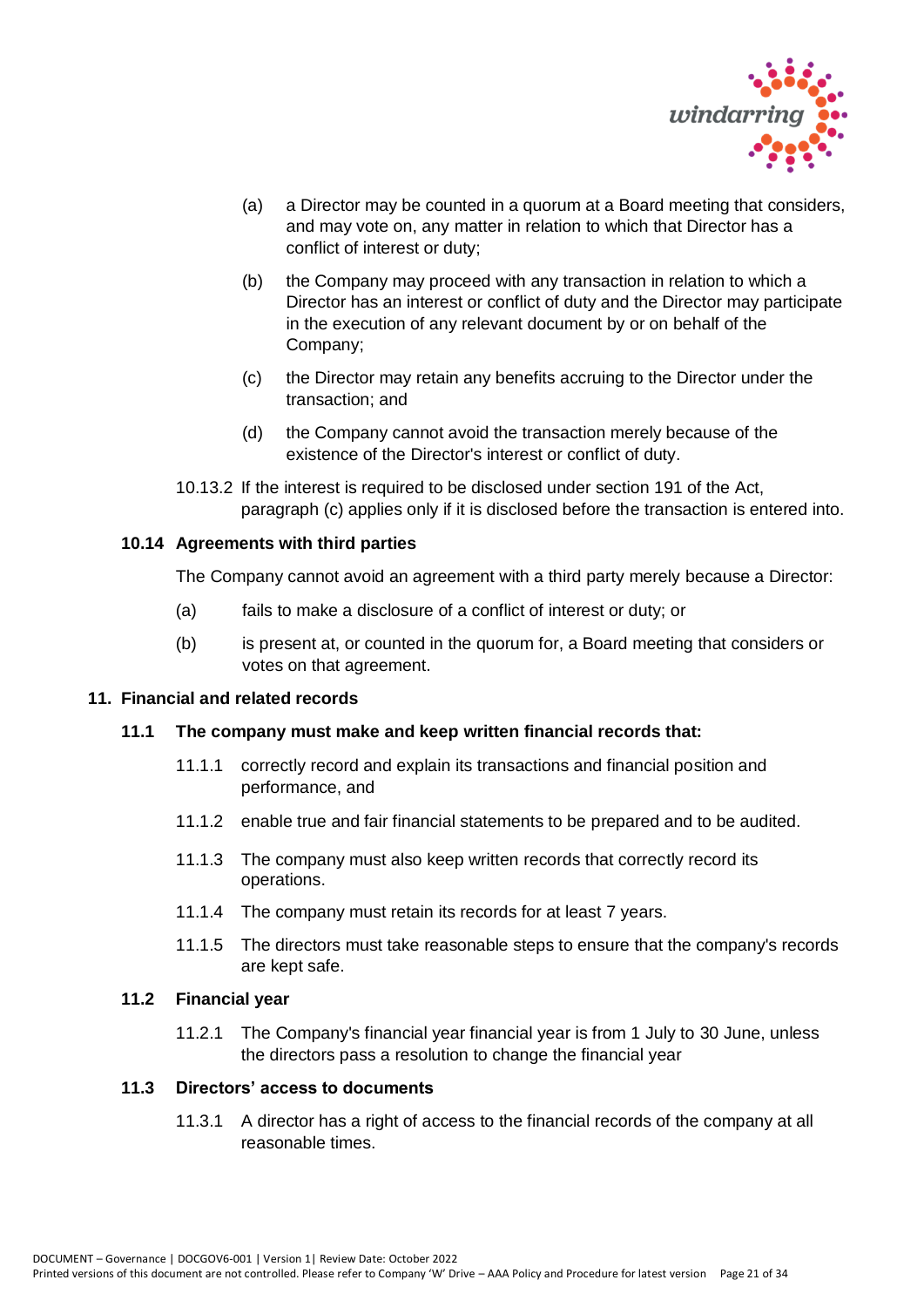

- 11.3.2 If the directors agree, the company must give a director or former director access to:
	- 11.3.2.1 certain documents, including documents provided for or available to the directors, and
	- 11.3.2.2 any other documents referred to in those documents.

# <span id="page-21-1"></span><span id="page-21-0"></span>**12. Governance and Risk**

# **12.1 Board may create committees**

- 12.1.1 The Board must establish a Finance and Audit committee and set out its terms of reference.
- 12.1.2 The Board may establish any other committees which it considers necessary or desirable for the better functioning of the Company. The Board must set out the terms of reference for each committee.
- 12.1.3 The Board may delegate any powers to a committee which are delegable at law.

# <span id="page-21-3"></span><span id="page-21-2"></span>**13. Chief Executive Officer**

# **13.1 Appointment**

13.1.1 The Board must appoint a Chief Executive Officer and ensure that the role is filled at all times.

# <span id="page-21-4"></span>**13.2 General duties**

13.2.1 The Chief Executive Officer shall have such roles, powers, duties and responsibilities as the Board may grant and require. The Board must ensure that those roles, powers, duties and responsibilities are recorded in a contract with the Chief Executive Officer.

# <span id="page-21-5"></span>**13.3 Delegations**

13.3.1 Without limiting clause13.2 the Board must ensure that there is a clear statement of delegation, and the limits of that delegation, to the Chief Executive Officer at all times.

# <span id="page-21-6"></span>**13.4 Execution of documents**

13.4.1 The Company may execute a document without the use of a seal if the document is signed by two Directors, or one Director and the Chief Executive **Officer** 

# <span id="page-21-8"></span><span id="page-21-7"></span>**14. Meetings**

# **14.1 Convening of meetings by Directors**

14.1.1 A Majority of Directors may convene a general meeting.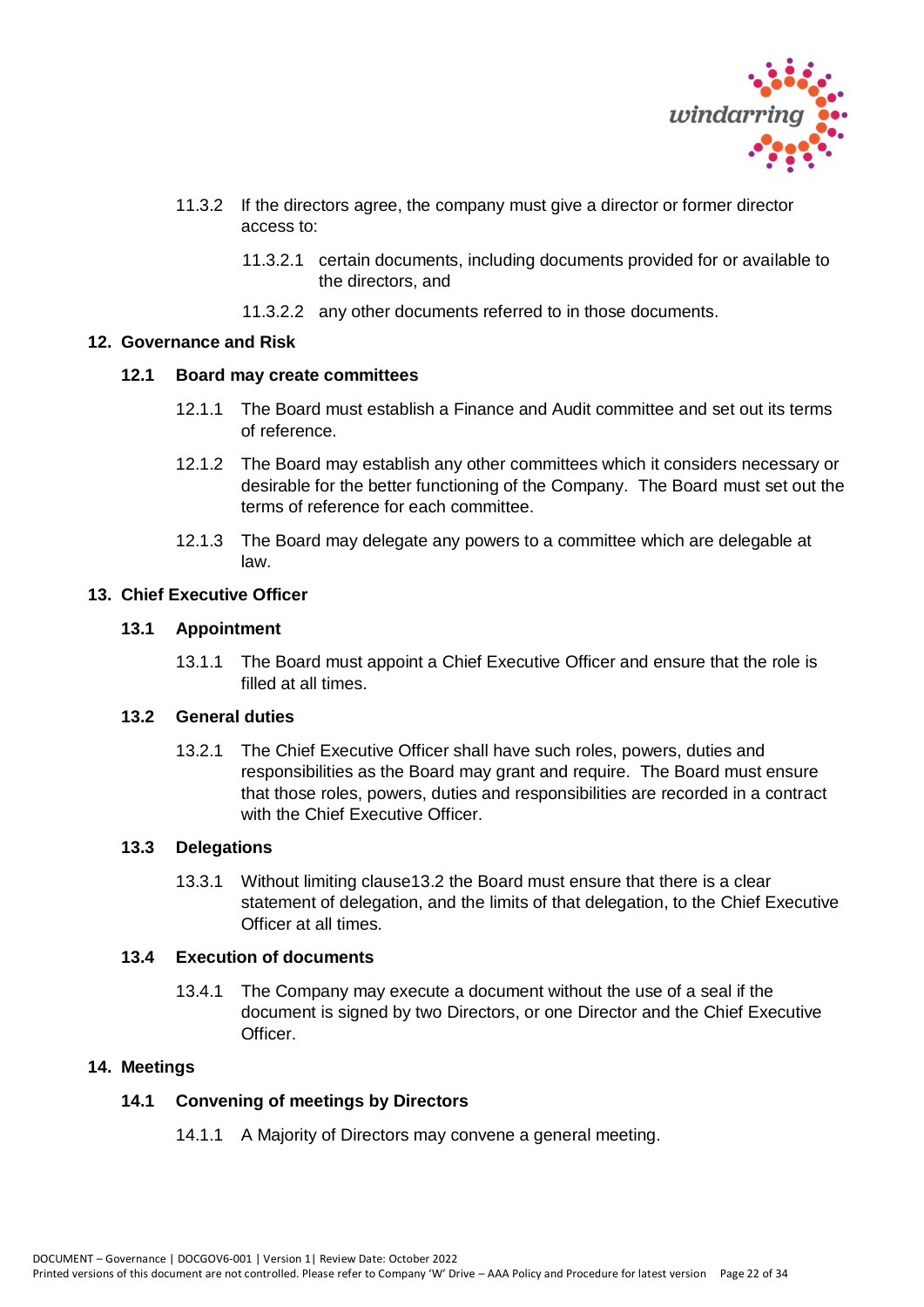

# <span id="page-22-0"></span>**14.2 Convening of meetings by Members**

14.2.1 The Directors must call and arrange to hold a general meeting if required to do so under the Corporations Act.

#### <span id="page-22-1"></span>**14.3 Notice of general meeting /annual meeting**

- 14.3.1 Written notice of a general meeting must specify the place, the day and the hour of meeting and if the meeting is to be held in two or more places, the technology that will be used to facilitate the meeting, the general nature of the business to be transacted and any other matters as are required by the Corporations Act.
- 14.3.2 A notice of a general meeting may be given by any form of communication permitted by the Corporations Act.
- 14.3.3 A general meeting, called the annual general meeting, must be held:
	- 14.3.3.1 within 18 months after registration of the company, and
	- 14.3.3.2 after the first annual general meeting, at least once in every calendar year.
- 14.3.4 Even if these items are not set out in the notice of meeting, the business of an annual general meeting may include:
	- 14.3.4.1 a review of the company's activities
	- 14.3.4.2 a review of the company's finances
	- 14.3.4.3 any auditor's report
	- 14.3.4.4 the election of directors, and
	- 14.3.4.5 the appointment and payment of auditors, if any.
- 14.3.5 Before or at the annual general meeting, the directors must give information to the members on the company's activities and finances during the period since the last annual general meeting.
- 14.3.6 The chairperson of the annual general meeting must give members as a whole a reasonable opportunity at the meeting to ask questions or make comments about the management of the company.
- 14.3.7 The accidental omission to give notice of any general meeting to, or the non receipt of a notice by, a person entitled to receive notice does not invalidate a resolution passed at the general meeting.

#### <span id="page-22-2"></span>**14.4 Circular resolutions of members**

- 14.4.1 Subject to clause 14.4.4,
- 14.4.2 the directors may put a resolution to the members to pass a resolution without a general meeting being held (a circular resolution).
- 14.4.3 The directors must notify the auditor (if any) as soon as possible that a circular resolution has or will be put to members, and set out the wording of the resolution.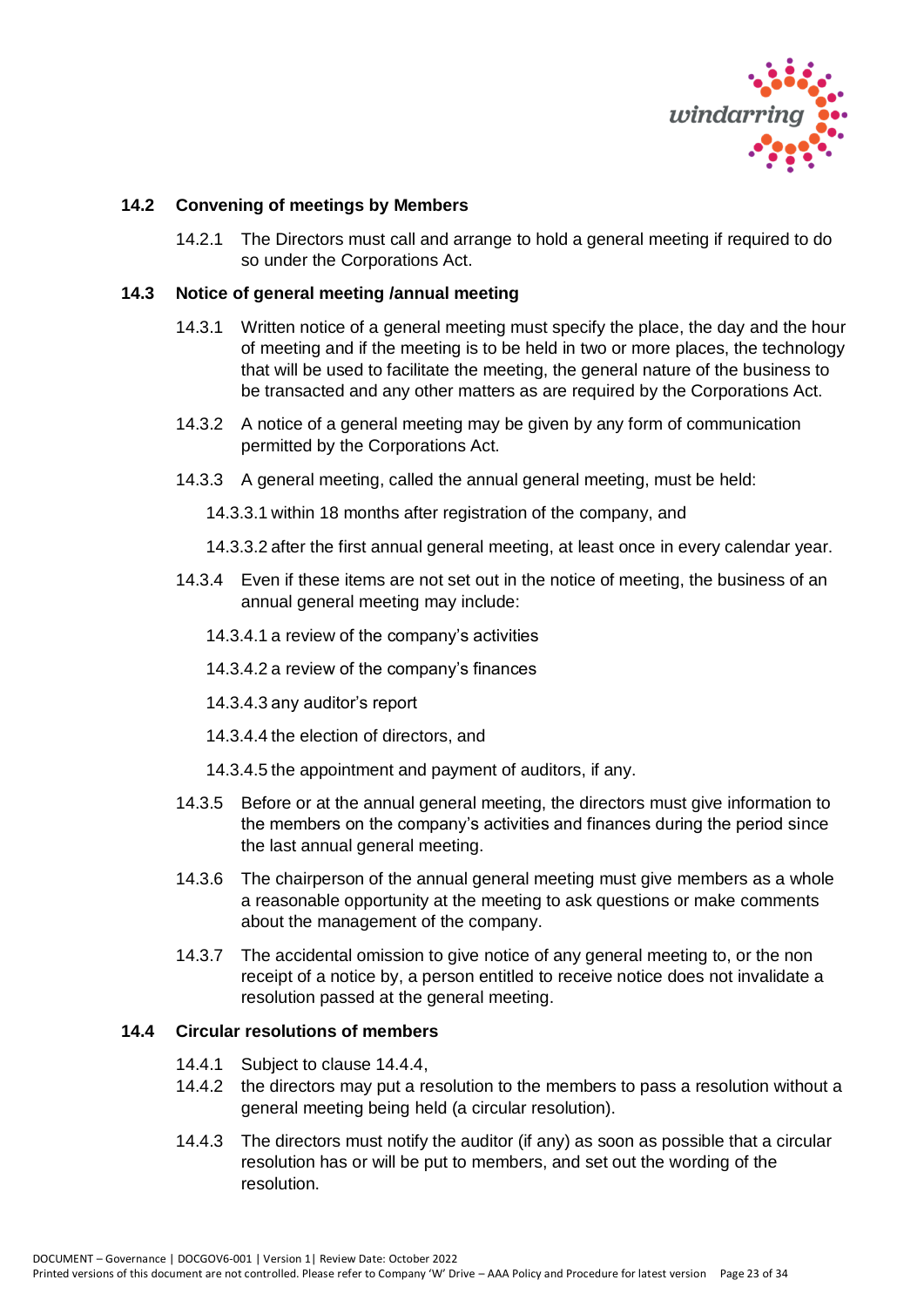

- 14.4.4 Circular resolutions cannot be used:
	- 14.4.4.1 for a resolution to remove an auditor, appoint a director or remove a director
	- 14.4.4.2 for passing a special resolution, or
	- 14.4.4.3 where the Corporations Act or this constitution requires a meeting to be held.
- 14.4.5 A circular resolution is passed if all the members entitled to vote on the resolution sign or agree to the circular resolution, in the manner set out in clause 14.4
- 14.4.6 Members may sign:
	- 14.4.6.1 a single document setting out the circular resolution and containing a statement that they agree to the resolution, or
	- 14.4.6.2 separate copies of that document, as long as the wording is the same in each copy.

# <span id="page-23-0"></span>**14.5 Cancellation of general meetings**

- 14.5.1 The Directors may cancel a general meeting, other than a general meeting which they are required to convene and hold under the Corporations Act.
- 14.5.2 A meeting may only be cancelled in accordance with clause 14.5.1 if notice of the cancellation is given to all persons entitled to receive notice of the meeting at least two (2) business days prior to the time of the meeting as specified in notice of meeting.

#### <span id="page-23-1"></span>**14.6 Quorum at general meetings**

- 14.6.1 Business may not be transacted at a general meeting unless a quorum of Members is present at the time when the meeting proceeds to business.
- 14.6.2 Except as otherwise set out in this document twenty percent (20%) of Members and Life Members present in person or by representative is a quorum.
- 14.6.3 If a quorum is not present within half an hour from the time appointed for the meeting or a longer period allowed by the Chair:
	- 14.6.3.1 if the meeting was convened by or on the requisition of Members it must be dissolved;
	- 14.6.3.2 otherwise it must stand adjourned to the same day in the next week at the same time and place or to another day and at another time and place determined by the Directors.
- 14.6.4 If a meeting has been adjourned to another time and place determined by the Directors not less than seven (7) days' notice of the adjourned meeting must be given in the same manner as in the case of the original meeting.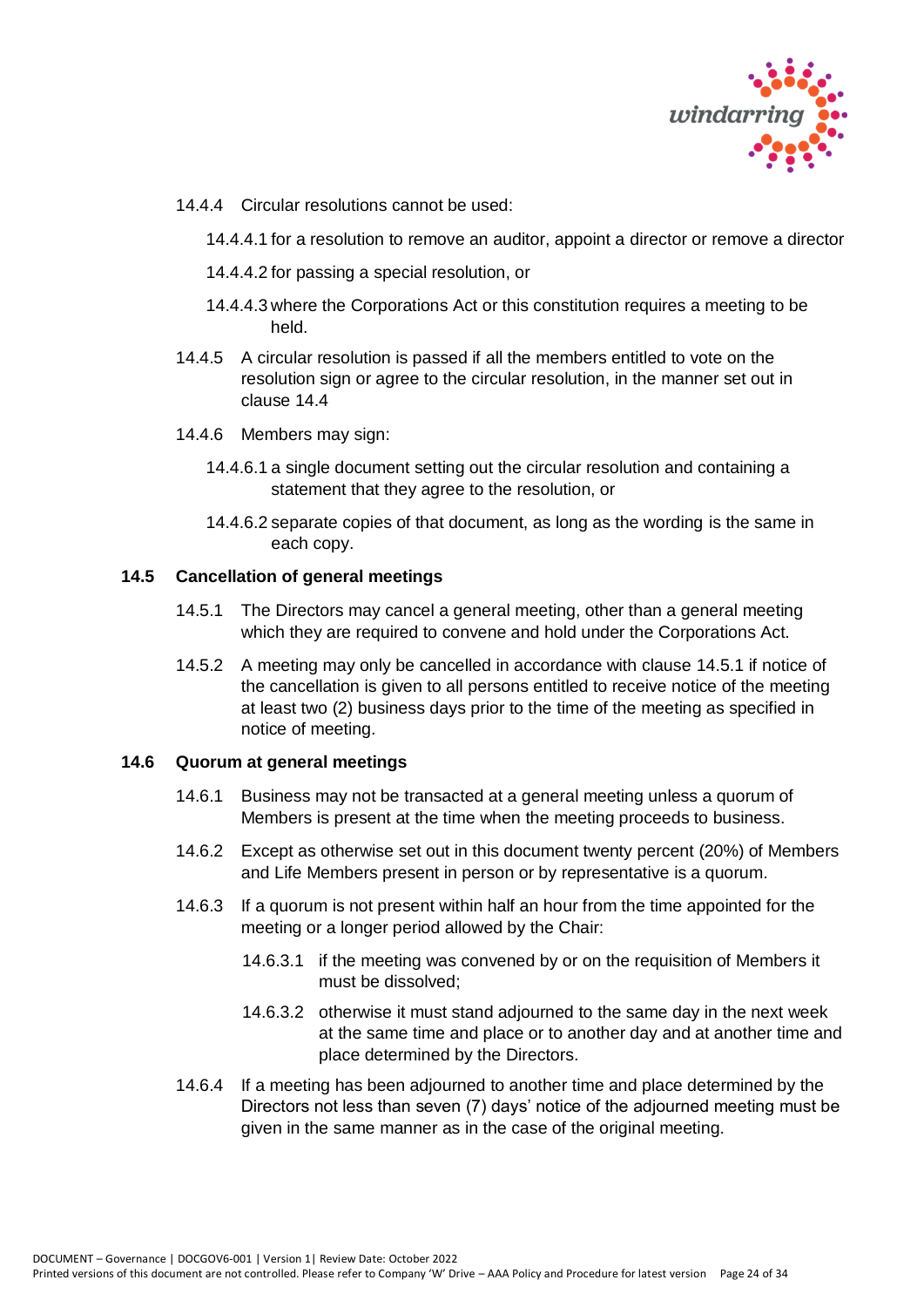

# <span id="page-24-0"></span>**14.7 Quorum at adjourned general meetings**

14.7.1 At the adjourned meeting ten percent (10%) of Members and Life Members present is a quorum but if a quorum is not present within half an hour after the time appointed for the meeting then the meeting must be dissolved.

# <span id="page-24-1"></span>**14.8 Appointment of Chair**

- 14.8.1 If the Directors have elected one of their number as Chair of their meetings that person is entitled to preside as Chair at every general meeting. If the Chair is absent at a meeting the Deputy Chair will preside over the meeting.
- 14.8.2 The Directors present at a general meeting must elect one of their number to chair the meeting if either of the following applies:
	- 14.8.2.1 there is no Chair or Deputy Chair, or
	- 14.8.2.2 neither the Chair nor Deputy Chair is not present within 15 minutes after the time appointed for the holding of the meeting or they are unwilling to act.
- 14.8.3 The Members present at a general meeting must elect one of their number to chair the meeting if there are no Directors present within 15 minutes after the time appointed for the holding of the meeting or all Directors present decline to take the chair.

#### <span id="page-24-2"></span>**14.9 Chair's powers**

- 14.9.1 Subject to the terms of this document dealing with adjournment of meetings the ruling of the Chair on all matters relating to the order of business, procedure and conduct of the general meeting is final and no motion of dissent from a ruling of the Chair may be accepted.
- 14.9.2 The Chair, in their discretion, may expel any Member or Director from a general meeting if the Chair reasonably considers that the Member or Director's conduct is inappropriate behaviour. Any of the following conduct may be considered inappropriate in a general meeting:
	- 14.9.2.1 the use of offensive or abusive language which is directed to any person, object or thing; attendance at the meeting while under the influence of any kind of drug including but not limited to any alcoholic substance;
	- 14.9.2.2 or the use or consumption of any drug of addiction by a person at the meeting.

#### <span id="page-24-3"></span>**14.10 Adjournment of meetings**

- 14.10.1 The Chair may, with the consent of any meeting at which a quorum is present, and must if so directed by the meeting, adjourn the meeting to another time and to another place.
- 14.10.2 The only business that may be transacted at any adjourned meeting is the business left unfinished at the meeting from which the adjournment took place.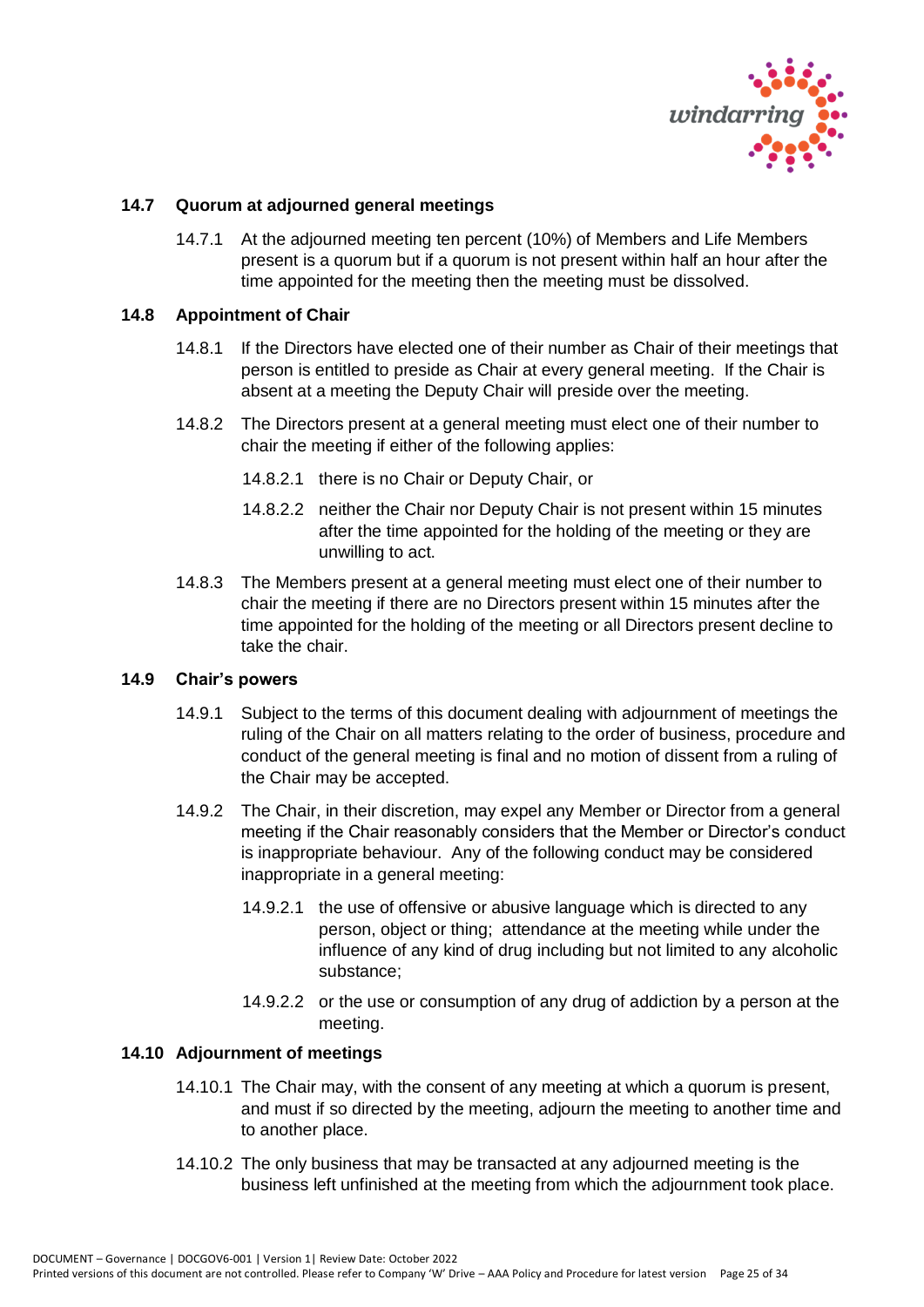

- 14.10.3 When a meeting is adjourned for thirty (30) days or more, notice of the adjourned meeting must be given as in the case of an original meeting.
- 14.10.4 Except when a meeting is adjourned for thirty (30) days or more, it is not necessary to give a notice of an adjournment or of the business to be transacted at an adjourned meeting.

# <span id="page-25-0"></span>**14.11 Voting on show of hands**

- 14.11.1 At a general meeting a resolution put to the vote of the meeting must be decided on a show of hands unless a poll is demanded before that vote is taken or before the result is declared or immediately after the result is declared.
- 14.11.2 If a poll is not duly demanded, a declaration by the Chair that a resolution has on a show of hands been carried or carried unanimously, or by a particular majority, or lost, and an entry to that effect in the book containing the minutes of the proceedings of the Company, is conclusive evidence of the fact without proof of the number or proportion of the votes recorded in favour of or against the resolution.

#### <span id="page-25-1"></span>**14.12 Demand for a poll**

14.12.1 A poll may be demanded by either:

14.12.1.1 the Chair; or

- 14.12.1.2 at least five (5) Members entitled to vote on the resolution.
- 14.12.2 The demand for a poll may be withdrawn.
- 14.12.3 The demand for a poll does not prevent the continuance of a meeting for the transaction of business other than the question on which a poll is demanded.
- 14.12.4 If a poll is duly demanded, it must be taken in the manner and, except as to the election of a Chair or on a question of adjournment, either at once or after an interval or adjournment or otherwise as the Chair directs. The result of the poll is the resolution of the meeting at which the poll is demanded.
- 14.12.5 A poll demanded on the election of a Chair or on a question of adjournment must be taken immediately.

#### <span id="page-25-2"></span>**14.13 Voting rights of Members**

- 14.13.1 On a show of hands every person present in person or by proxy who is a Member has one vote.
- 14.13.2 On a poll every Member present in person or by proxy has one vote.

# <span id="page-25-3"></span>**14.14 Vote of the Chair at general meetings**

14.14.1 The Chair of a general meeting is entitled to a second or casting vote.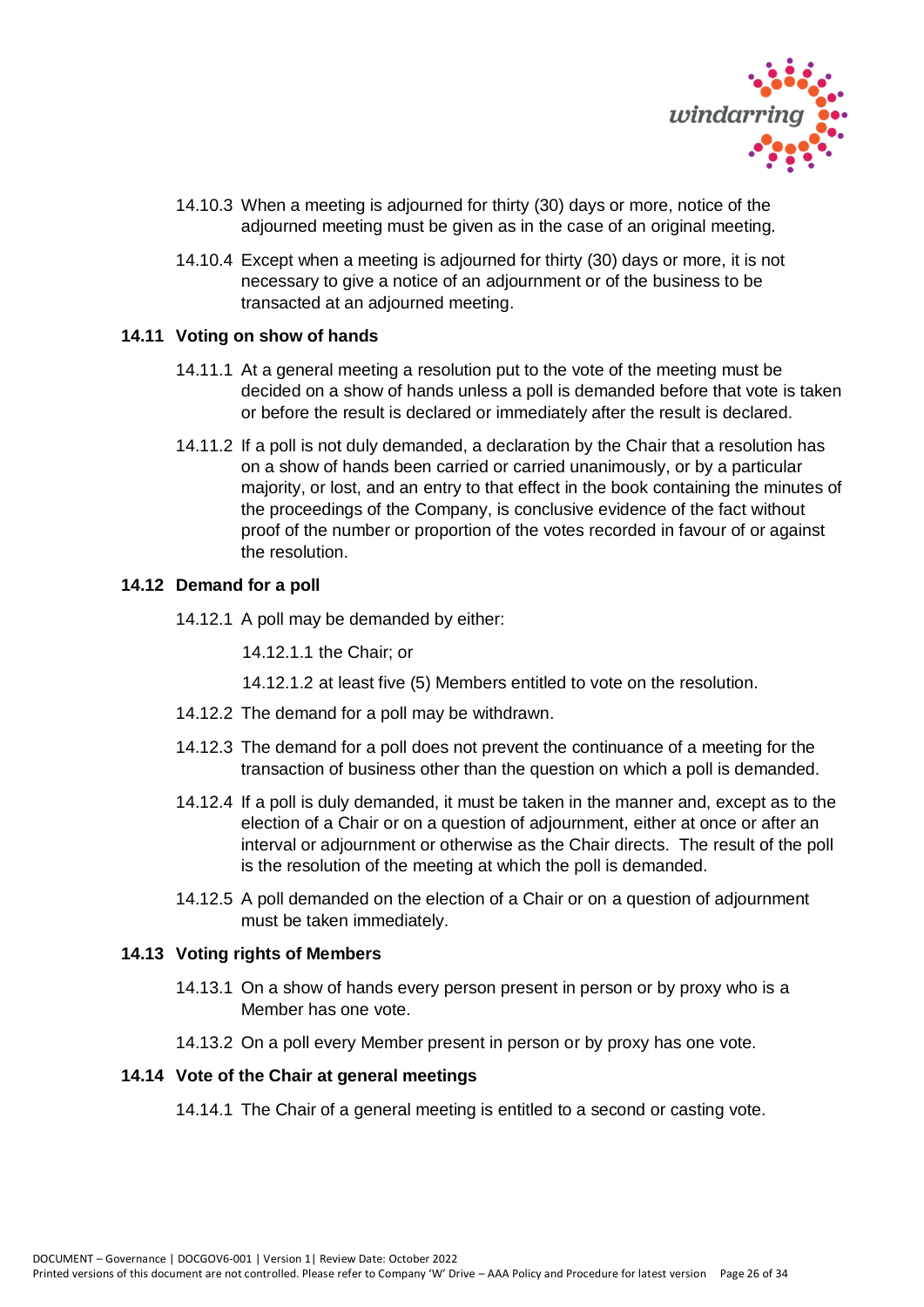

# <span id="page-26-0"></span>**14.15 Objections to voter qualification**

- 14.15.1 No objection may be raised to the qualification of a voter except at the meeting or adjourned meeting at which the vote objected to is given or tendered.
- 14.15.2 An objection to the qualification of a voter must be referred to the Chair, whose decision is final.
- 14.15.3 A vote not disallowed according to an objection as provided in this document is valid for all purposes.

# <span id="page-26-1"></span>**14.16 Appointment of proxy**

- 14.16.1 A member may appoint a proxy to attend and vote at a general meeting on their behalf.
- 14.16.2 A proxy does not need to be a member.
- 14.16.3 A proxy appointed to attend and vote for a member has the same rights as the member to:
	- 14.16.3.1 speak at the meeting
	- 14.16.3.2 vote in a vote in writing (but only to the extent allowed by the appointment), and
	- 14.16.3.3 join in to demand a vote in writing under clause 14.12.
- 14.16.4 An appointment of proxy (proxy form) must be signed by the member appointing the proxy and must contain:
	- 14.16.4.1 the member's name and address
	- 14.16.4.2 the company's name
	- 14.16.4.3 the proxy's name or the name of the office held by the proxy, and
	- 14.16.4.4 the meeting(s) at which the appointment may be used.
- 14.16.5 A proxy appointment may be standing (ongoing).
- 14.16.6 Proxy forms must be received by the company at the company's registered address at least 48 hours before a meeting. This can include an electronic address
- 14.16.7 A proxy does not have the authority to speak and vote for a member at a meeting while the member is at the meeting.
- 14.16.8 Unless the company receives written notice before the start or resumption of a general meeting at which a proxy votes, a vote cast by the proxy is valid even if, before the proxy votes, the appointing member:

14.16.8.1 dies

- 14.16.8.2 is mentally incapacitated
- 14.16.8.3 revokes the proxy's appointment, or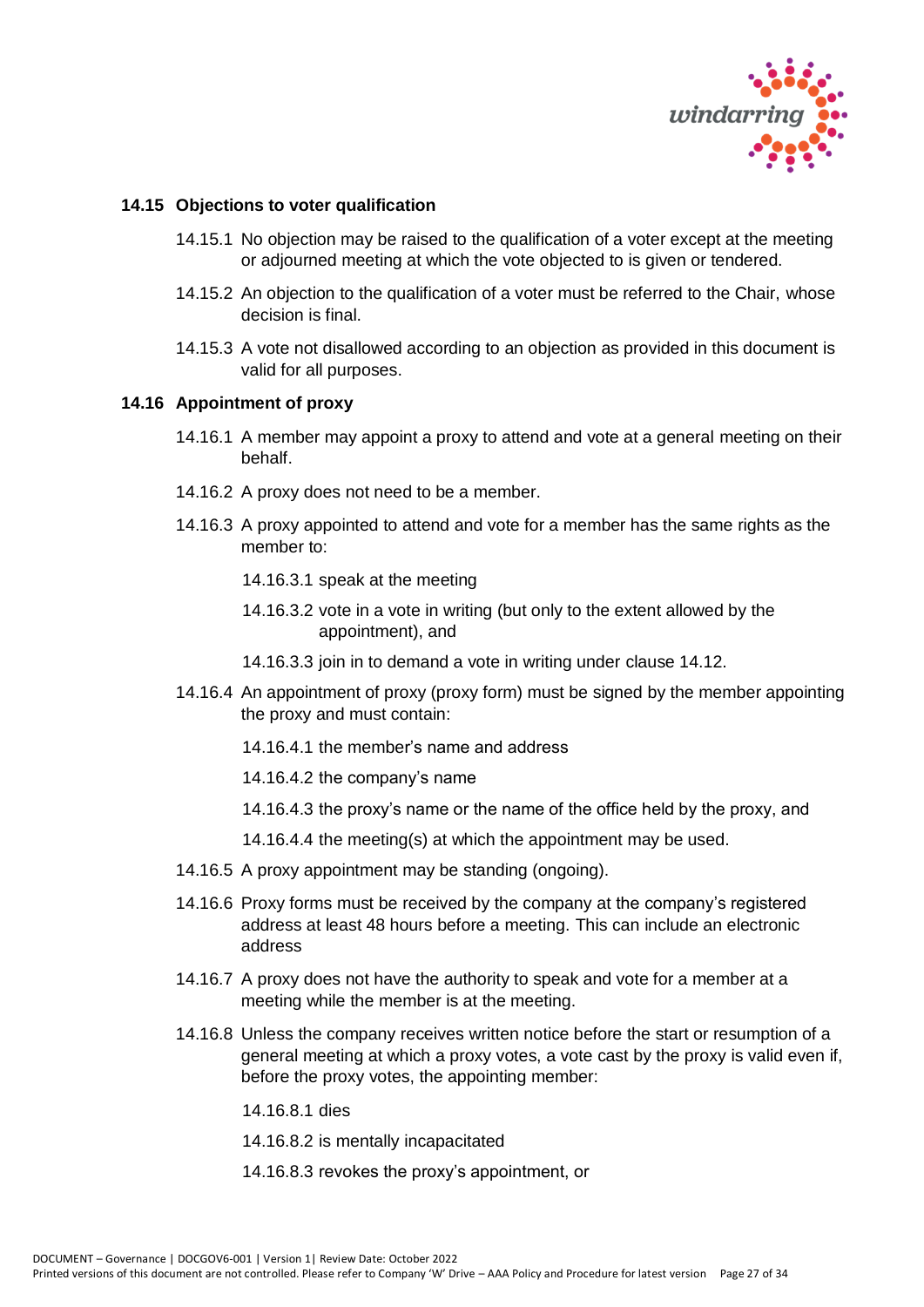

- 14.16.8.4 revokes the authority of a representative or agent who appointed the proxy.
- 14.16.9 A proxy appointment may specify the way the proxy must vote on a particular resolution.

#### <span id="page-27-0"></span>**14.17 Voting by proxy**

- 14.17.1 A proxy is not entitled to vote on a show of hands (but this does not prevent a member appointed as a proxy from voting as a member on a show of hands).
- 14.17.2 When a vote in writing is held, a proxy:
	- 14.17.2.1 does not need to vote, unless the proxy appointment specifies the way they must vote
	- 14.17.2.2 if the way they must vote is specified on the proxy form, must vote that way, and
	- 14.17.2.3 if the proxy is also a member or holds more than one proxy, may cast the votes held in different ways.

#### <span id="page-27-1"></span>**14.18 Mode of meeting for Members**

14.18.1 A general meeting may be called or held using any technology consented to by all the Members. The consent may be a standing one. A Member may only withdraw their consent within a reasonable period before the meeting. The Members may otherwise regulate their meetings as they think fit.

#### <span id="page-27-2"></span>**14.19 Resolution in writing**

14.19.1 A resolution in writing signed by all Members, excluding Members who have been given leave of absence, is to be treated as a determination of the Members passed at a meeting of the Members duly convened and held.

#### <span id="page-27-3"></span>**14.20 Form of resolution in writing**

- 14.20.1 A resolution in writing may consist of several documents in like form, each signed by one or more Members and if so signed it takes effect on the latest date on which a Member signs one of the documents.
- 14.20.2 If a resolution in writing is signed by a proxy of a Member, it must not also be signed by the appointing Member and vice versa.
- 14.20.3 In relation to a resolution in writing a document generated by electronic means which purports to be a facsimile of a resolution of Members is to be treated as a resolution in writing and a document bearing a facsimile of a signature is to be treated as signed.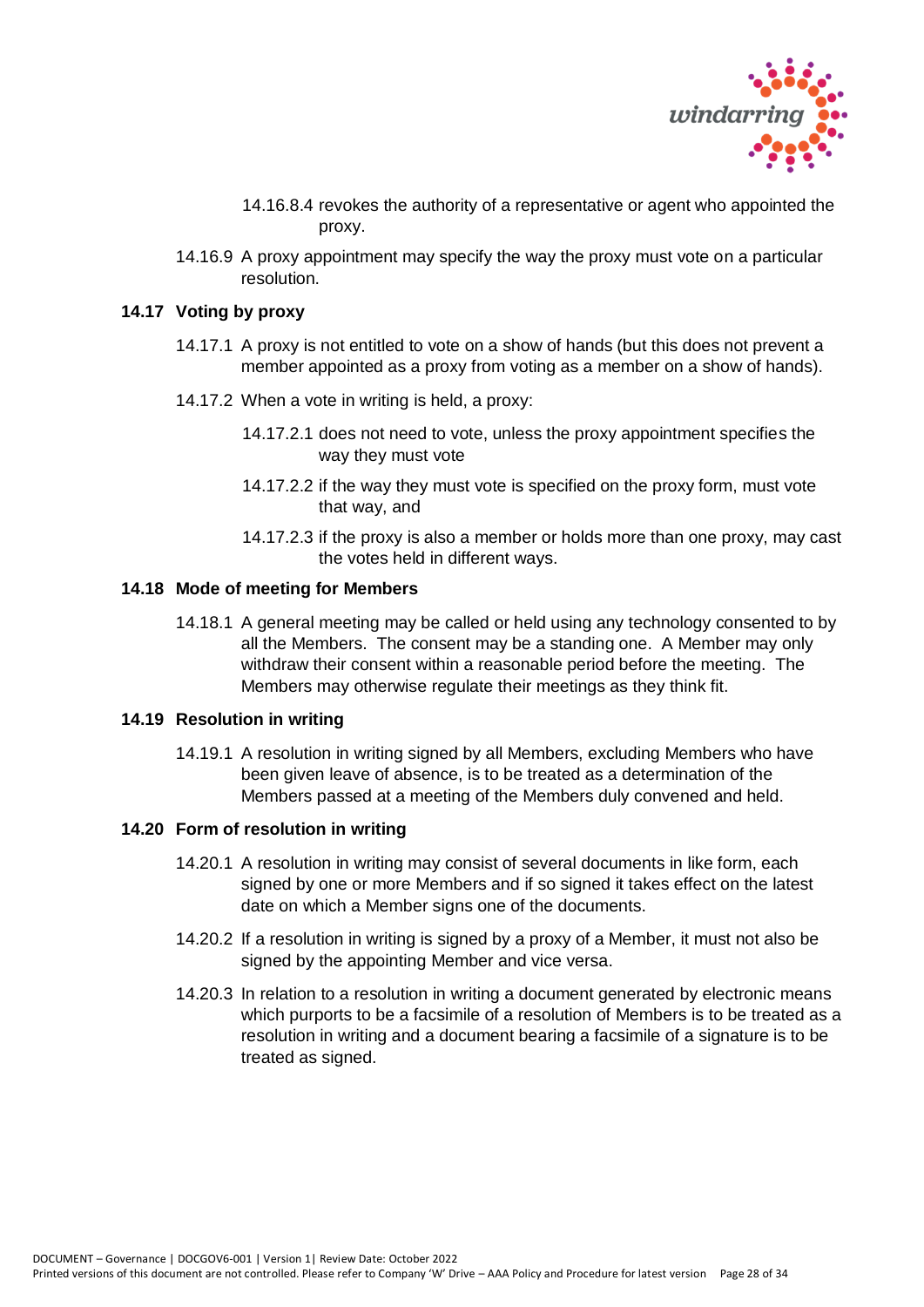

#### <span id="page-28-1"></span><span id="page-28-0"></span>**15. Dispute resolution and disciplinary procedures**

#### **15.1 Dispute resolution**

- 15.1.1 The dispute resolution procedure in this clause applies to disputes (disagreements) under this constitution between a member or director and: (a) one or more members (b) one or more directors, or (c) the company.
- 15.1.2 A member must not start a dispute resolution procedure in relation to a matter which is the subject of a disciplinary procedure under clause 16 until the disciplinary procedure is completed.
- 15.1.3 Those involved in the dispute must try to resolve it between themselves within 14 days of knowing about it.
- 15.1.4 If those involved in the dispute do not resolve it under clause 16.1.3, they must within 10 days:
	- 15.1.4.1 tell the directors about the dispute in writing
	- 15.1.4.2 agree or request that a mediator be appointed, and
	- 15.1.4.3 attempt in good faith to settle the dispute by mediation.
- 15.1.5 The mediator must:
	- 15.1.5.1 be chosen by agreement of those involved, or
	- 15.1.5.2 where those involved do not agree:
		- (i) for disputes between members, a person chosen by the directors, or
		- (ii) for other disputes, a person chosen by either the Commissioner of the Australian Charities and Not-for-profits Commission or the president of the law institute or society in the state or territory in which the company has its registered office.
- 15.1.6 A mediator chosen by the directors under clause 15.1.5:
	- 15.1.6.1 may be a member or former member of the company
	- 15.1.6.2 must not have a personal interest in the dispute, and
	- 15.1.6.3 must not be biased towards or against anyone involved in the dispute.
- 15.1.7 When conducting the mediation, the mediator must:
	- 15.1.7.1 allow those involved a reasonable chance to be heard
	- 15.1.7.2 allow those involved a reasonable chance to review any written statements
	- 15.1.7.3 ensure that those involved are given natural justice, and
	- 15.1.7.4 not make a decision on the dispute.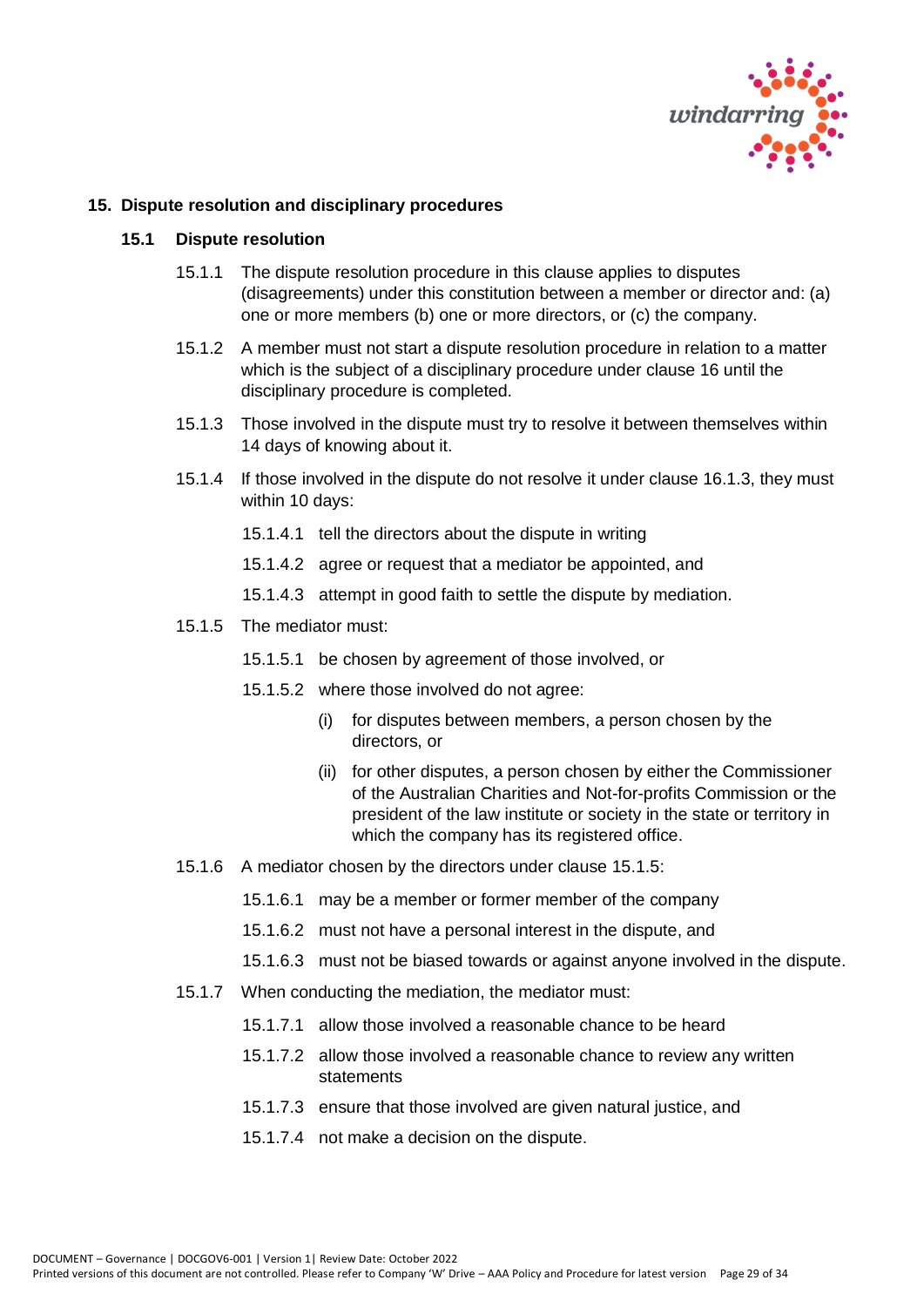

#### <span id="page-29-0"></span>**16. Disciplining members**

- 16.1 In accordance with this clause, the directors may resolve to warn, suspend or expel a member from the company if the directors consider that:
	- 16.1.1 the member has breached this constitution, or
	- 16.1.2 the member's behaviour is causing, has caused, or is likely to cause harm to the company
- 16.2 At least 14 days before the directors' meeting at which a resolution under clause16.1 will be considered, the secretary must notify the member in writing:
	- 16.2.1 that the directors are considering a resolution to warn, suspend or expel the member
	- 16.2.2 that this resolution will be considered at a directors' meeting and the date of that meeting
	- 16.2.3 what the member is said to have done or not done
	- 16.2.4 the nature of the resolution that has been proposed, and
	- 16.2.5 that the member may provide an explanation to the directors, and details of how to do so.
- 16.3 Before the directors pass any resolution under clause 16.1, the member must be given a chance to explain or defend themselves by:
	- 16.3.1 sending the directors a written explanation before that directors' meeting, and/or
	- 16.3.2 speaking at the meeting.
- 16.4 After considering any explanation under clause 16.3, the directors may:
	- 16.4.1 take no further action
	- 16.4.2 warn the member
	- 16.4.3 suspend the member's rights as a member for a period of no more than 12 months
	- 16.4.4 expel the member
	- 16.4.5 refer the decision to an unbiased, independent person on conditions that the directors consider appropriate (however, the person can only make a decision that the directors could have made under this clause), or
	- 16.4.6 require the matter to be determined at a general meeting.
- 16.5 The directors cannot fine a member.
- 16.6 The secretary must give written notice to the member of the decision under clause 16.4 as soon as possible.
- 16.7 Disciplinary procedures must be completed as soon as reasonably practical.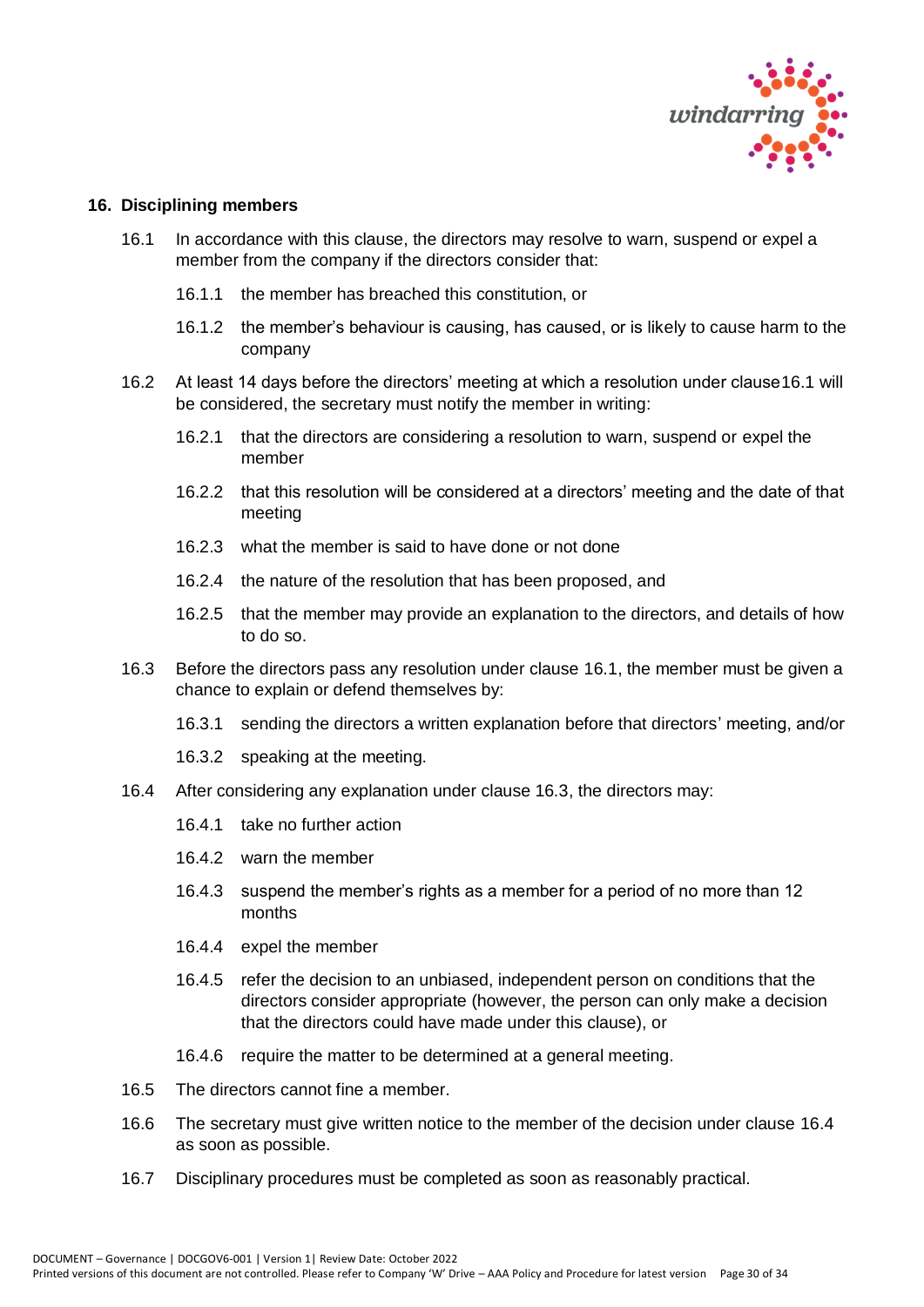

16.8 There will be no liability for any loss or injury suffered by the member as a result of any decision made in good faith under this clause.

# <span id="page-30-1"></span><span id="page-30-0"></span>**17. Alteration of Constitution**

#### **17.1 How performed**

17.1.1 The name or Constitution of the Company shall not be altered, amended or added to except by Special Resolution in accordance with the Act.

# <span id="page-30-2"></span>**18. Auditor**

#### **18.1 Appointment and removal**

- 18.1.1 An auditor who is a registered company auditor must be appointed by the Members at the AGM.
- 18.1.2 The auditor shall hold office until the next AGM but may be removed by resolution of the Board which may determine a replacement.
- 18.1.3 Any auditor so appointed must not be:
	- 18.1.3.1 a Director;
	- 18.1.3.2 an employee or employer of a Director; or
	- 18.1.3.3 a member of the same partnership as a Director; or
	- 18.1.3.4 an employee of the Company.
	- 18.1.3.5 The auditor must carry out such audit as is required by the Board and the Act.

# <span id="page-30-3"></span>**19. Dissolution**

- 19.1 The Company may only be wound up and its assets disposed of by the Special Resolution of its Members in accordance with the Act.
- 19.2 Any asset or part of any asset of the Company that consists of property supplied by a government department or public authority without payment, including the unexpended portion of a grant, must be returned to the department or authority that supplied it or to a body nominated by that department or authority.
- 19.3 Subject to clause 18.1.2, if on the winding up and dissolution of the Company there remains after satisfaction of all debts and liabilities, any assets or property whatsoever other than the Gift Fund, the same will not be paid to or distributed to any Member of the Company but will be given or transferred to an organisation which:
	- 19.3.1 Has objectives or purposes similar to those of the Company;
	- 19.3.2 Is a fund, authority or institution approved by the Commissioner of Taxation as a public benevolent institution or health promotion charity under the Income Tax Assessment Act 1997; and
	- 19.3.3 Prohibits the distribution of its income and property amongst its Members to an extent at least as great as the Company;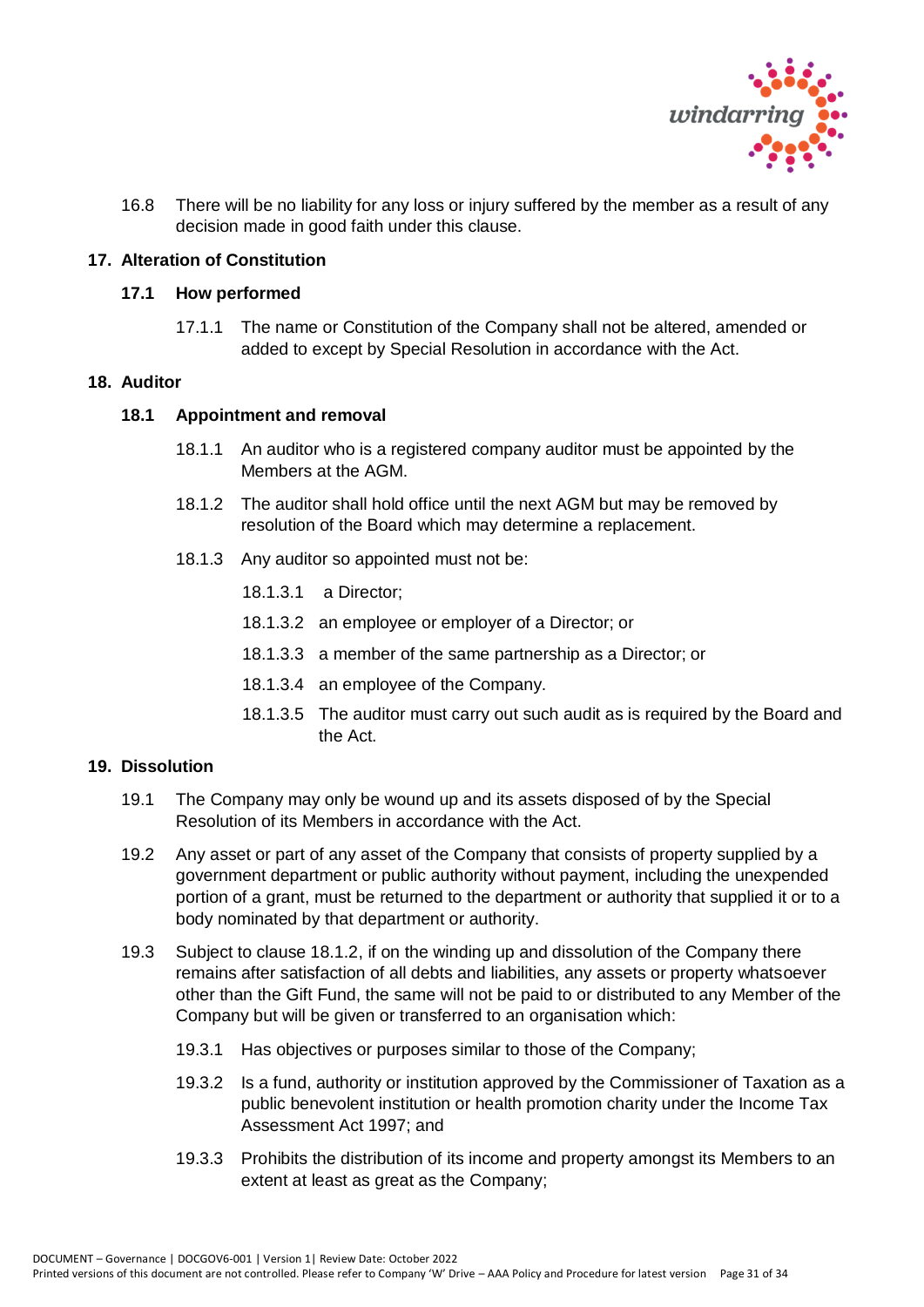

but in no circumstances will any assets or property whatsoever be paid or distributed to any Member or Director of the Company.

# <span id="page-31-0"></span>**19.4 References to the Constitution**

19.4.1 A reference to the Constitution, where amended, means this document as so amended.

# <span id="page-31-1"></span>**19.5 Application of Corporations Act**

19.5.1 The Act applies in relation to this document as if it was an instrument made under the Act as in force on the day when this document became the constitution of the Company.

# <span id="page-31-2"></span>**19.6 Exercise of powers**

19.6.1 Except as specifically contemplated to the contrary in this Constitution, the Company may, in any manner permitted by the Act exercise any power, take any action or engage in any conduct or procedure which under the Act a Company limited by guarantee may exercise, take or engage in if authorised by this

# <span id="page-31-3"></span>**19.7 By-laws**

- 19.7.1 The directors may pass a resolution to make by-laws to give effect to this constitution.
- 19.7.2 Members and directors must comply with by-laws as if they were part of this constitution.

# <span id="page-31-4"></span>**19.8 Interpretation**

19.8.1 In this constitution: (a) the words 'including', 'for example', or similar expressions mean that there may be more inclusions or examples than those mentioned after that expression, and (b) reference to an Act includes every amendment, re-enactment, or replacement of that Act and any subordinate legislation made under that Act (such as regulations).

# <span id="page-31-5"></span>**19.9 Reading this constitution with the Corporations Act**

- 19.9.1 Each of the provisions of the Act which would but for this clause apply to the Company as a replaceable rule within the meaning of the Act are displaced and do not apply to the Company.
- 19.9.2 While the company is a registered charity, the ACNC Act and the Corporations Act override any clauses in this constitution which are inconsistent with those Acts.
- 19.9.3 If the company is not a registered charity (even if it remains a charity), the Corporations Act overrides any clause in this constitution which is inconsistent with that Act.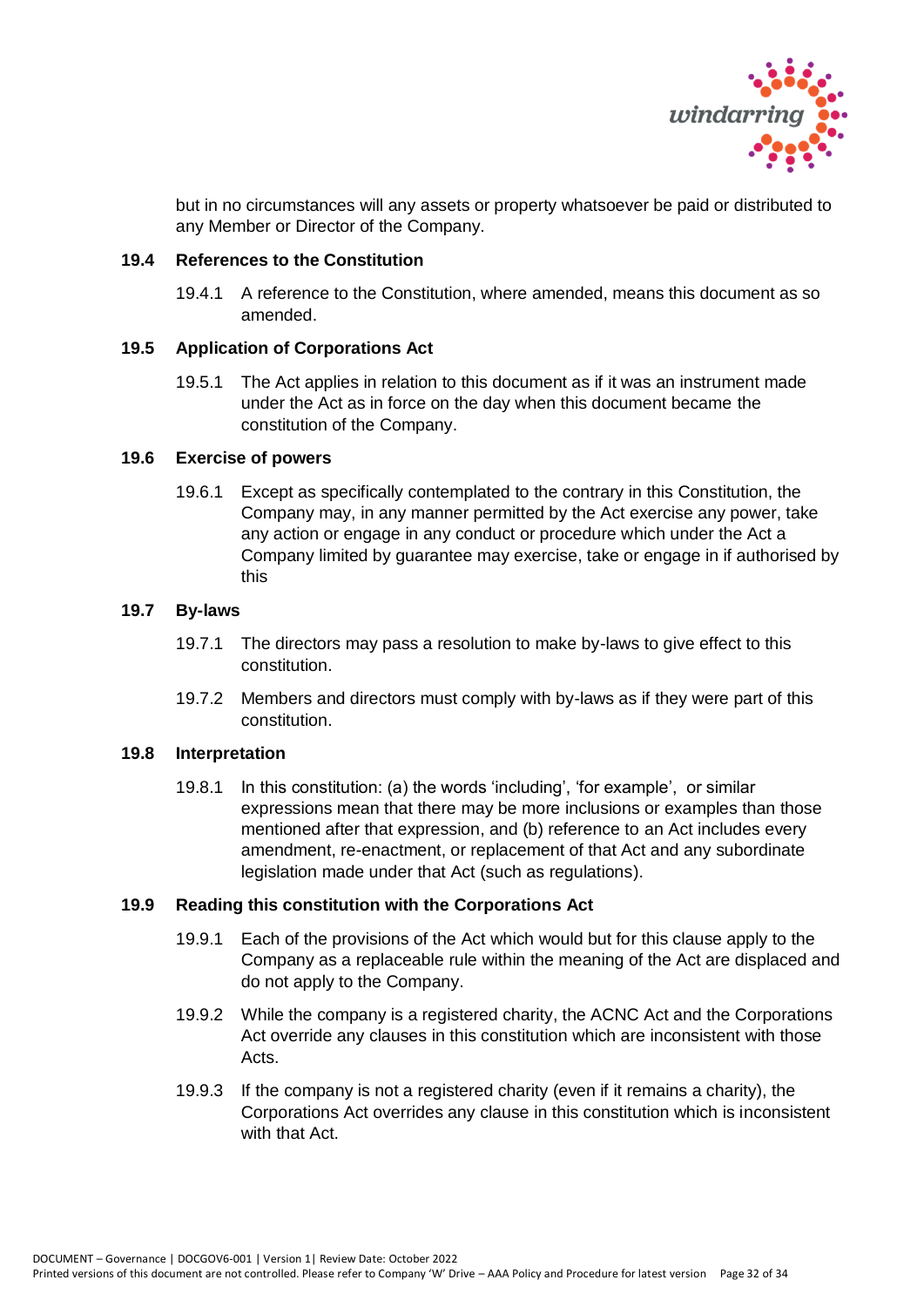

19.9.4 A word or expression that is defined in the Corporations Act, or used in that Act and covering the same subject, has the same meaning as in this constitution.

# **Definitions**

| Act                                    | the Corporations Act 2001 and regulations                                                                                                                           |
|----------------------------------------|---------------------------------------------------------------------------------------------------------------------------------------------------------------------|
| <b>ASIC</b>                            | the Australian Securities and Investments Commission                                                                                                                |
| <b>Annual General Meeting</b><br>(AGM) | the annual general meeting (AGM) of the Company convened<br>pursuant to clause 14.3.                                                                                |
| <b>Board</b>                           | the Board of Directors of the Company                                                                                                                               |
| <b>Casual Vacancy</b>                  | a vacancy in the office of a Director or an Office bearer                                                                                                           |
| Chair                                  | the person elected to that office                                                                                                                                   |
| <b>Chief Executive Officer</b>         | the person appointed to that position by the Board                                                                                                                  |
| <b>Commissioner of Taxation</b>        | the Commissioner of Taxation or a second Commissioner of<br>Taxation or a Deputy Commissioner of taxation for the purposes of<br>the Income Tax Assessment Act 1997 |
| Company                                | <b>Windarring Limited</b>                                                                                                                                           |
| <b>Company Secretary</b>               | the person appointed to that position from time to time                                                                                                             |
| Deputy Chair                           | means the person elected to that office                                                                                                                             |
| Constitution                           | has the meaning in clause 19.4                                                                                                                                      |
| <b>Director</b>                        | a person elected or appointed to the initial, transitional or<br>subsequent Board and includes a person who is chosen to fill a<br>casual vacancy                   |
| <b>Financial Year</b>                  | the period commencing on the 1st day of July and ending on the<br>30th day of June in the following year                                                            |
| <b>General Meeting</b>                 | the annual general meeting or a general meeting                                                                                                                     |
| Life Member                            | the meaning given in clause 4.2                                                                                                                                     |
| Member                                 | has the meaning given in clause 4.1 and may also include Life<br>Members of the Company as the context requires                                                     |
| <b>Office Bearer</b>                   | he Chair, the Deputy Chair and Treasurer of the Board elected to<br>office from time to time                                                                        |
| Officer                                | an officer of the Company as defined in the Act                                                                                                                     |
| Poll                                   | a method of determining whether a resolution is carried or lost and<br>may be conducted by way of show of hands or secret ballot or by<br>division                  |
| <b>Register of Members</b>             | the register of members as required pursuant to Section 169 of the<br>Act                                                                                           |
| Resolution                             | a resolution other than a Special Resolution                                                                                                                        |
| <b>Special Resolution</b>              | a resolution in respect of which the Act imposes special<br>requirements for notice and voting                                                                      |